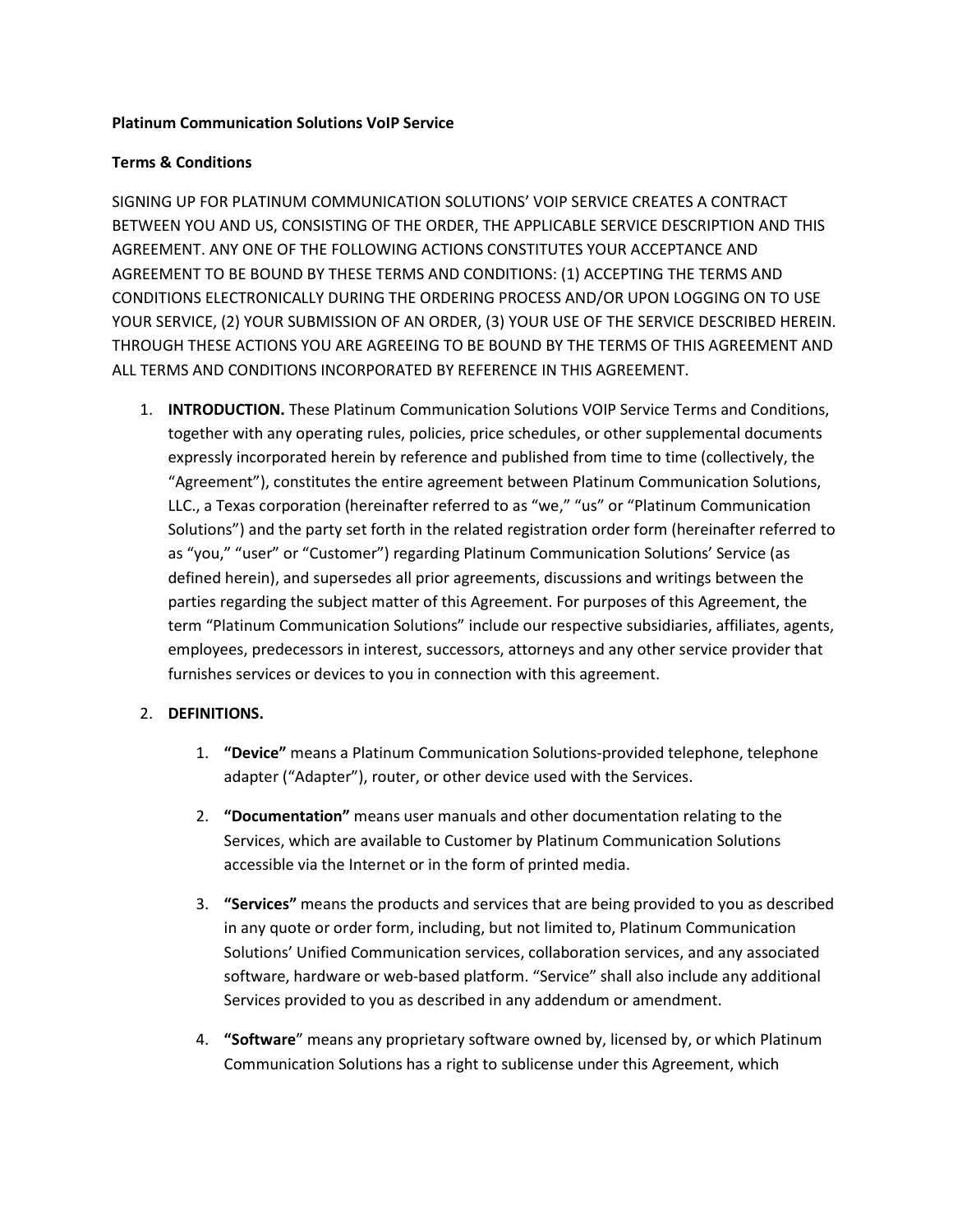software is either provided to Customer under this Agreement or is used in or used to provide the Services.

- 3. REVISIONS TO TERMS AND PRICING. From time to time, we may revise the terms and conditions of this Agreement (including, without limitation, any of the policies incorporated by reference) and the pricing (except during the initial term of a Minimum Commitment Contract such as a Platinum Communication Solutions Service Agreement) for the Service. Notice of revisions to the Agreement or pricing shall be posted on the Platinum Communication Solutions Website ("the Website") and deemed given and effective on the date posted to the Website. If you do not agree to the revision(s), you must terminate your Service immediately, subject to the Termination provisions provided in this Agreement. By continuing to use the Service after revision(s) are in effect, you hereby accept and agree to all such revisions.
- 4. CUSTOMER REPRESENTATIONS. You represent and warrant that your primary residence or business address is in the United States. You represent and warrant that you are at least eighteen (18) years of age or, as applicable, the age of majority in the country, state or province in which you reside, and that you possess the legal right and ability to enter into this Agreement. You represent and warrant that your name, user name, contact information and registered location are true and correct and if for business use, you are authorized to act on behalf of your company. You understand that Platinum Communication Solutions relies on the information you supply and that providing false or incorrect information may result in Service provisioning and delivery delays, the suspension or termination of your Service and the inability of a 911- dialed call to be correctly routed to emergency service personnel, as further explained below. You agree to promptly notify Platinum Communication Solutions whenever your personal or billing information changes (including, but not limited to, your name, address, e-mail address, telephone number, and payment method, including credit card number and expiration date, if applicable). You agree to be financially responsible for your use of the Service as well as for use of your account by others.

### 5. USE OF SERVICE AND DEVICE.

- 1. Business Plans. Service is provided to you as a business user, for your business and home office use. This means that you are not using it for any personal, residential, nonbusiness and nonprofessional purpose. This also means that you are not to resell or transfer the Service to any other person for any purpose or make any charge for the use of the Service, without express written permission from Platinum Communication Solutions in advance. Platinum Communication Solutions reserves the right to immediately terminate, change the calling plan or modify the Service if Platinum Communication Solutions determines, in its sole discretion, that you are using the Service for non-business or non-commercial use.
- 2. Restrictions. You shall not: (a) copy or adapt the Software or the Services for any purpose, except as specifically permitted under this Agreement; (b) use the Software or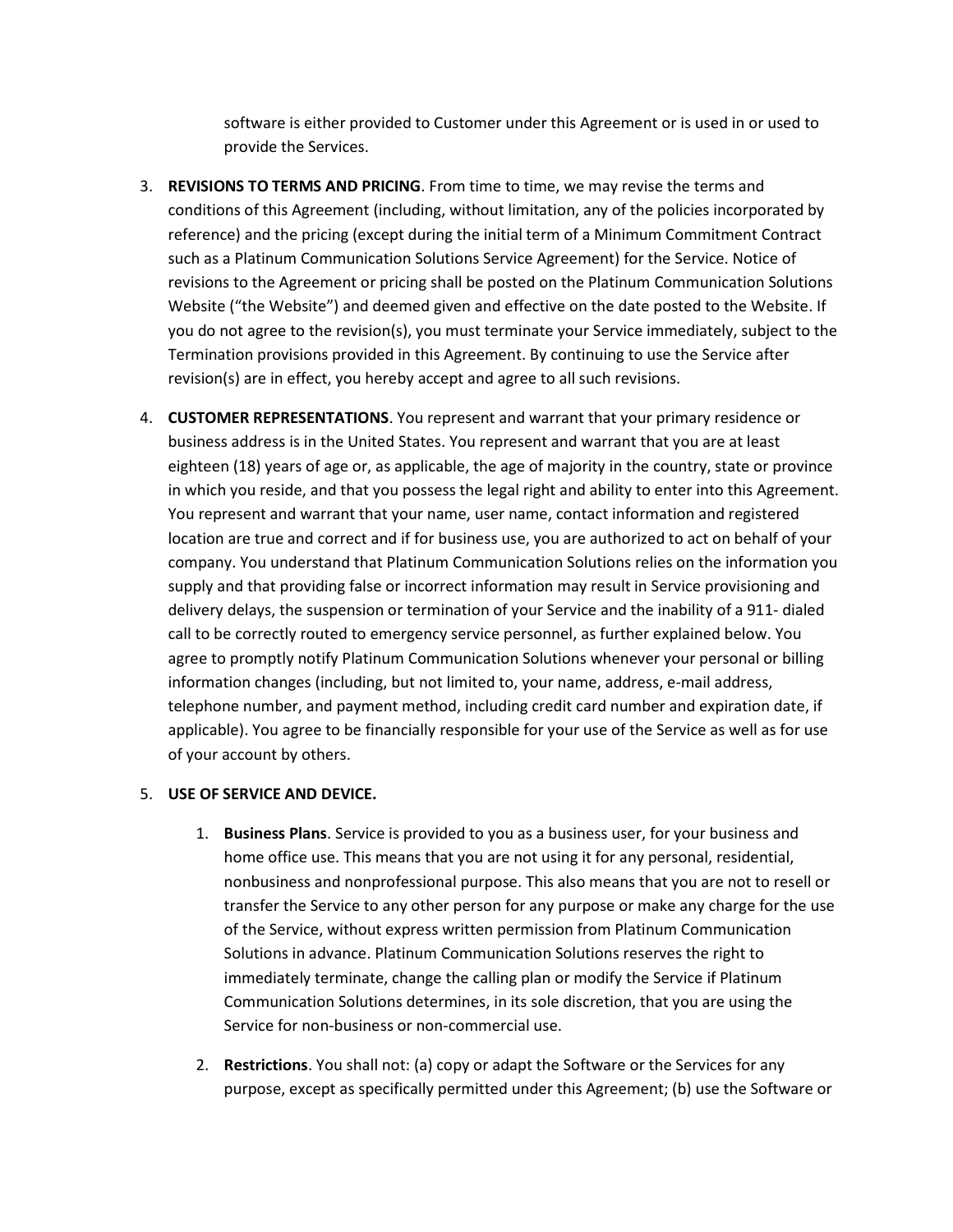Services except in accordance with all applicable laws and regulations, and except as set forth in the Documentation; (c) reverse engineer, translate, decompile, or disassemble the Software or Services; (d) use the Software or Services in any outsourcing, application service provider, time-sharing or service bureau arrangement, including, without limitation, any use to provide services or process data for the benefit of, or on behalf of, any third party other than the Customer; or (e) cause or permit the disabling or circumvention of any security mechanism contained in or associated with the Software or Services.

- 3. User Responsibility. You agree that you are responsible for all use(s) related to your account. You understand this means that you accept full liability and responsibility for your actions or the actions of anyone who uses the Service via your account with or without your permission. You acknowledge that Platinum Communication Solutions will be sending you information, including your Password, via e-mail over the Internet. You agree that the Internet is not a secure network and that third parties may be able to intercept, access, use or corrupt the information and telephone calls you transmit over the Internet. In order to maintain the security of your Service, you should safeguard your User IDs and Passwords, as well as the media access control (MAC) address of the Adapter. The MAC address is one of the pieces of information used by Platinum Communication Solutions to authenticate customer calls and should not be shared.
- 4. Use of Service and Device by Customers Outside the United States. While Platinum Communication Solutions encourages use of the Service within the United States to other countries, Platinum Communication Solutions does not presently offer or support the Service to customers located in any countries other than the United States. Platinum Communication Solutions' Services are only for use by persons or entities whose primary residence or business address is in the United States. Platinum Communication Solutions' Services are designed to work generally with unencumbered high-speed internet connections. However, if the high- speed internet connection you are using is outside the United States and/or your ISP places restrictions on the usage of VoIP services, Platinum Communication Solutions does not represent or warrant that use of the Service by you is permitted by any other jurisdictions or by any or all the ISPs. If you remove the Device to a country other than the United States or use the Service from there, you do so at its own risk, including the risk that such activity violates local laws in the country where you do so. You will be solely responsible for any violations of local laws and regulations or violations of ISP terms of service resulting from such use. You also agree to indemnify us for any claims, damages or expenses resulting from your use of the Services outside of the United States. Platinum Communication Solutions reserves the right to disconnect Services immediately if Platinum Communication Solutions determines, in its sole and absolute discretion, that you have used the Service or the Device in violation of applicable laws, including without limitation laws of jurisdictions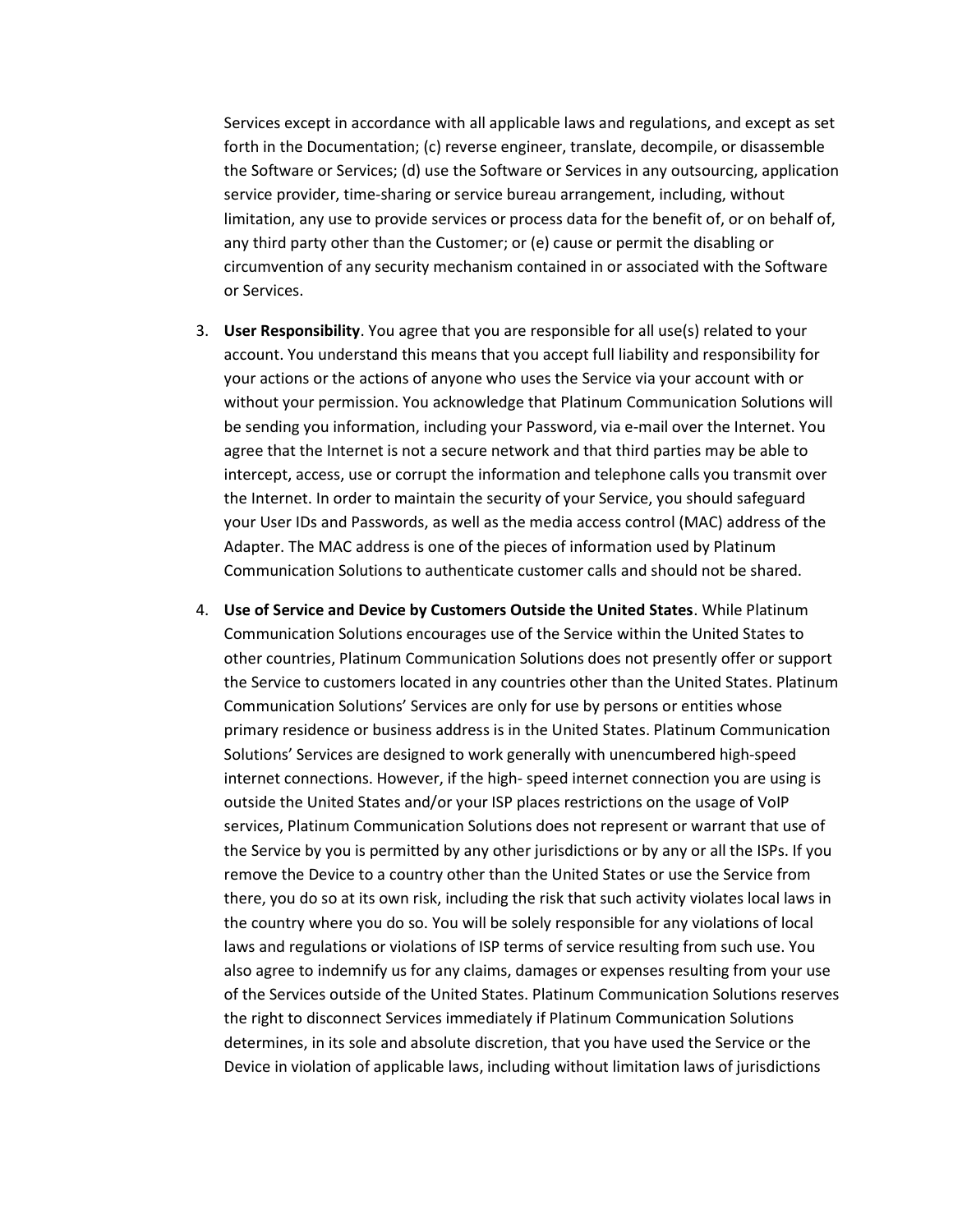outside the United States. You are solely liable for any and all use of the Service and/or Device by any person making use of the Service or Device provided to you.

- 5. Account Ownership. The owner of the account under which the Services are ordered shall be the legal entity (e.g., corporation, partnership, individual) that signs up for the Services with Platinum Communication Solutions. If no legal entity is provided upon sign-up, the account owner shall be the owner of the credit card used to open such account, if applicable. Subsequent changes to ownership must be supported by appropriate legal documentation. Platinum Communication Solutions shall not adjudicate ownership-related disputes, or any other internal business dispute. If Platinum Communication Solutions is unable to determine the valid owner of the account, Platinum Communication Solutions reserves the right to suspend or terminate the account and Services.
- 6. Unlimited Toll-Free Calling. Unlimited Toll-Free Calling is limited to receiving calls originating in the United States only.
- 7. Multi-Location Accounts. Platinum Communication Solutions may allow you to set up Services to multiple locations and/or sub-accounts under your account. You understand that users on an account containing multiple locations or sub-accounts may be able to access data from or regarding other locations or sub-accounts under that account. This data may include, but is not limited to, customer proprietary network information (CPNI), personally identifiable information (PII) and/or protected health information (PHI). Further, users of an account containing multiple locations or sub-accounts may be able to add or remove Services at other locations or sub-accounts. By accepting a quote(s) or other agreement providing for multiple locations or sub-accounts, you acknowledge the aforementioned service feature, and you agree to indemnify us for, and hold us harmless from, any claims, damages or expenses resulting from access by your users from one location or sub-account to other locations or sub-accounts on your account.
- 6. LOCAL NUMBER PORTABILITY. In the event you are transferring an existing phone number that currently is subscribed to another carrier, the following terms and conditions apply:
	- 1. Authorization. You hereby authorize Platinum Communication Solutions to process your order for the Service and to notify your local service provider of your decision to switch your local services to Platinum Communication Solutions and to transfer your telephone number, and represent that you are authorized to take these actions. You will be required to complete a letter of authorization, provide us with a copy of your most recent bill from your service provider, as well as provide us with any other information required by your service provider to port your number. Failure to provide any information requested by Platinum Communication Solutions or the third-party services provider will delay the porting of the number to Platinum Communication Solutions. You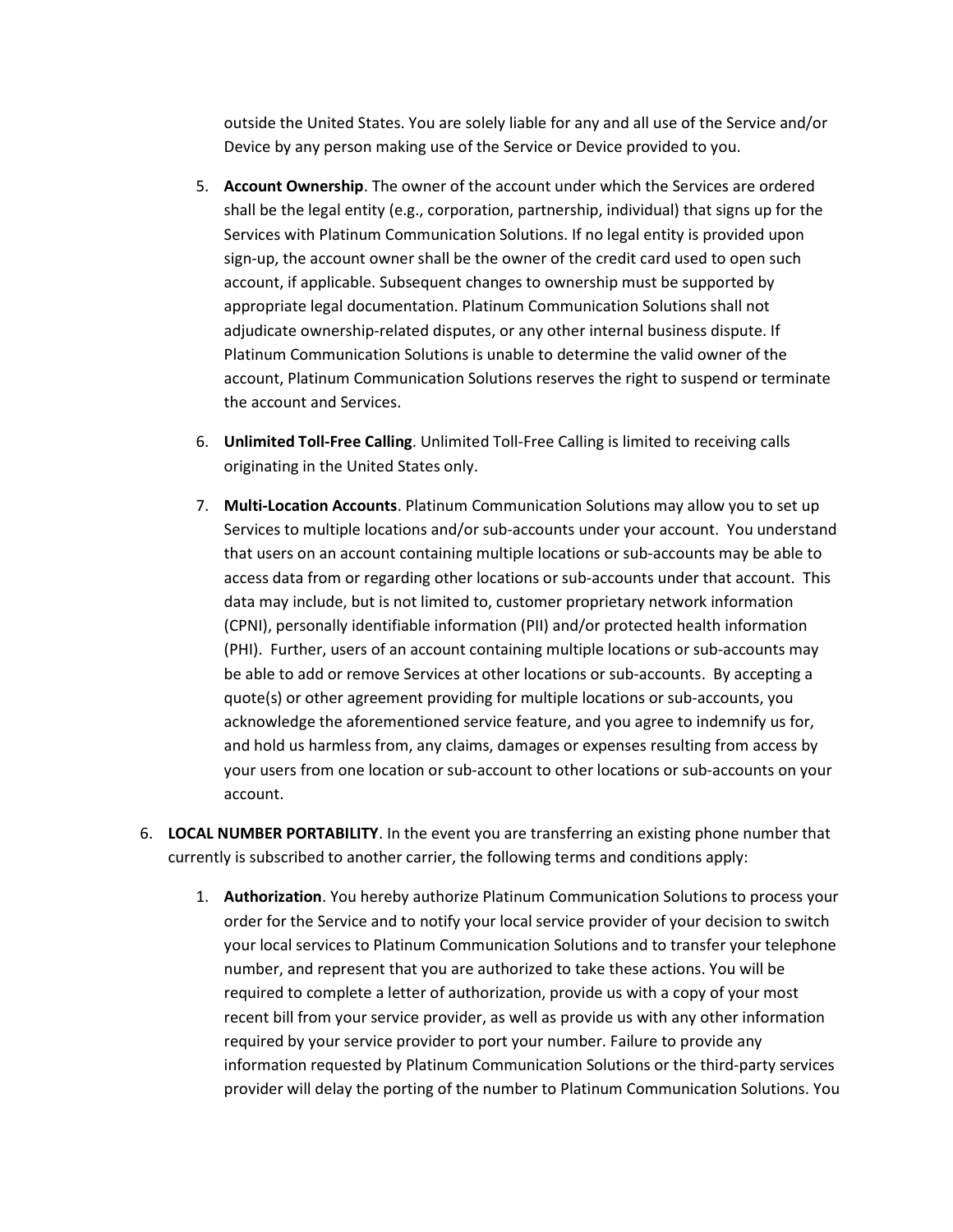acknowledge that the porting of your numbers is dependent upon the cooperation of you and third parties not under the control of Platinum Communication Solutions. Platinum Communication Solutions shall not be responsible for any delay in the port of your number and will not provide credit for any such delays.

- 2. Activation. You agree and acknowledge that you must install and activate your Device prior to the date that the number switch becomes effective. You will be assigned a temporary telephone number until your transfer is completed. You may place and receive calls using this temporary number until such time as your phone number is transferred.
- 3. Limitation. Platinum Communication Solutions has the right to refuse to import a number if, in its sole discretion, it does not have the infrastructure to support the number.
- 4. Unauthorized Port Outs. You acknowledge and agree that telephone or facsimile numbers may be ported out from your Services or your account due to acts or omissions of third parties, and it may be difficult or impossible for Platinum Communication Solutions to: (i) prevent such port-outs: (ii) retrieve numbers ported-out of your account; or (iii) port such numbers back into your account. Platinum Communication Solutions has no responsibility or liability due to such port-outs.
- 7. **SERVICE DISTINCTIONS**. You acknowledge and understand that the Service is not a telephone service, and we provide it on a best-efforts basis. Important distinctions exist between telephone service and the enhanced Service offering provided by Platinum Communication Solutions. The Service is subject to different regulatory treatment than telephone This treatment may limit or otherwise affect your rights of redress before Federal and State telecommunications regulatory agencies or judicial forums. Events beyond our control may affect our service, such as power outages, fluctuations in the internet, your underlying ISP or broadband service, or maintenance. We will act in good faith to minimize disruptions to your use of and access to our service.
	- 1. EMERGENCY SERVICES 911 DIALING. You acknowledge and understand that PLATINUM COMMUNICATION SOLUTIONS 911 dialing is different than traditional 911 service.
		- 1.1 Non-Availability of Traditional 911 or E911 Dialing Service. The Service does not support traditional 911 or E911 access to emergency services in all locations. Where we do not offer traditional 911 or E911 access, we offer a feature known as "911 Dialing" which is a limited emergency calling service available only on PlatinumCS, LLC-certified Devices or Equipment. The 911 Dialing feature may not work at all when used in conjunction with a Soft Phone, Virtual Numbers or Subscriber provided Customer Premise Equipment. Our 911 Dialing feature is not automatic; you must separately take affirmative steps, as described in this Agreement and on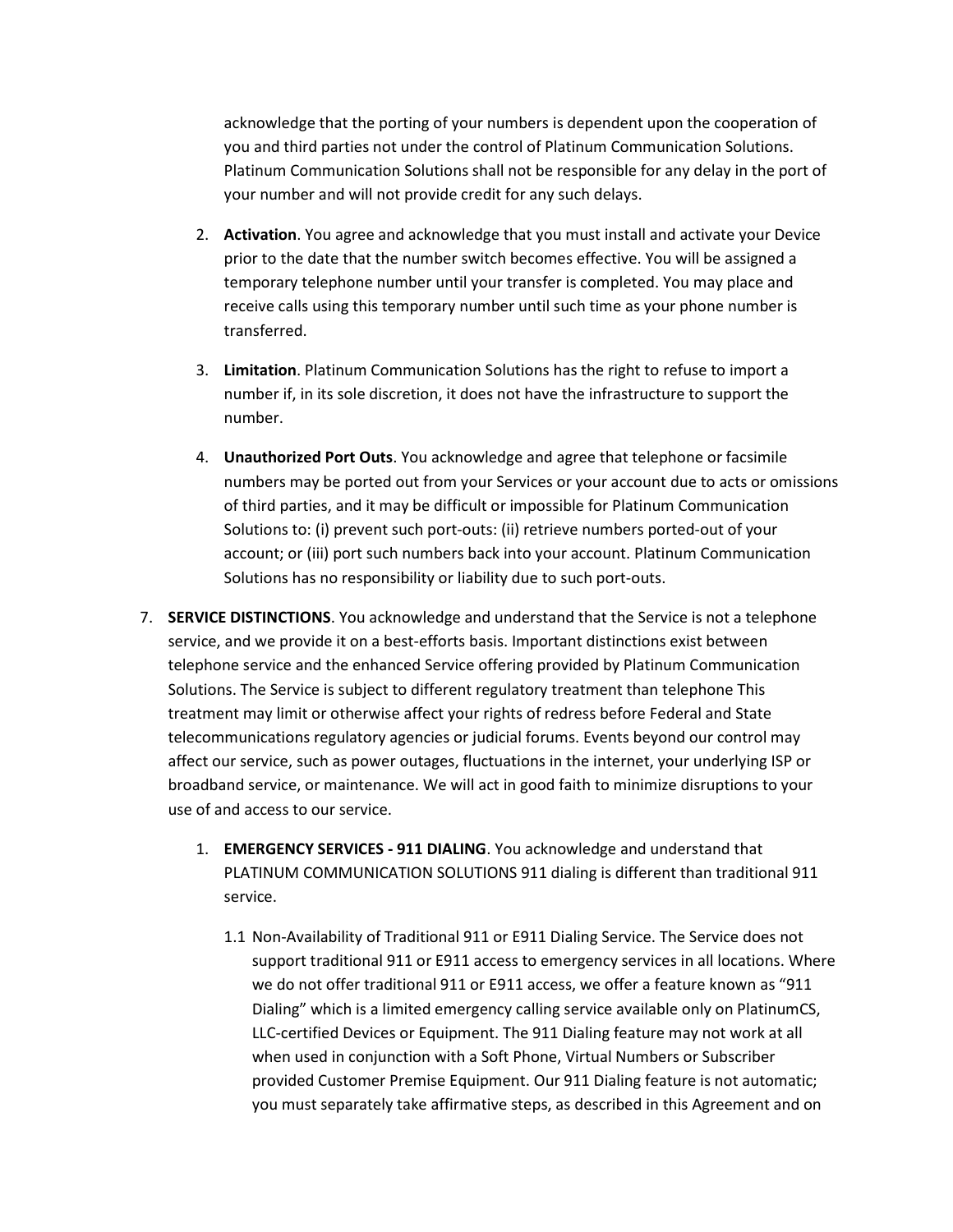our website, to register the address where you will use the Services in order to activate the 911 Dialing feature. You must do this for each PlatinumCS, LLC phone number that you obtain. The 911 Dialing feature of the Service is different in a number of important ways from traditional 911 or E911 service as described on our website page for 911 Dialing under "Features," and below. You shall inform any household residents, guests and other third persons who may be present at the physical location where you utilize the Service of (i) the nonavailability of traditional 911 or E911, and (ii) the important differences in and limitations of the PlatinumCS, LLC 911 Dialing feature as compared with traditional 911 or E911 dialing. The documentation that accompanies each Device that you purchase should include a sticker concerning the potential non-availability of traditional 911 or E911 dialing (the "911 Sticker"). It is your responsibility, in accordance with the instructions that accompany each Device, to place the 911 Sticker on each Device that you use with the Service. If you did not receive a 911 Sticker with your Device, or you require additional 911 Stickers, please contact Platinum Communication Solutions at (903)405-3445.

- 1.2 Registration of Physical Location Required. For each phone number that you use for the Service, you must register with PlatinumCS, LLC the physical location where you will be using the Service with that phone number. When you move the Device to another location, you must register your new location. If you do not register your new location, any call you make using the 911 Dialing feature may be sent to an emergency center near your old address. You will register your initial location of use when you subscribe to the Service. Thereafter, you may register a new location by following the instructions from the "911″ registration link on your PlatinumCS, LLC web account dashboard features page. For purposes of the 911 Dialing feature, you may only register one location at a time for each phone line you use with the Service.
- 1.3 Confirmation of Activation Required. Your 911 Dialing feature will not be activated for any phone line that you are using with the Service, unless and until you receive an email from us confirming that the 911 Dialing feature has been activated for that phone line.
- 1.4 How Emergency Personnel are Contacted. We contract with a third party to use the address of your registered location to determine the nearest emergency response center and then forward your call to a general number at that center. When the center receives your call, the operator will not have your address and may not have your phone number. You must therefore provide your address and phone number in order to get help. Some local emergency response centers may decide not to have their general numbers answered by live operators 24 hours a day. If we learn that this is the case, we will send your call instead to a national emergency calling center and a trained agent will contact an emergency center near you to dispatch help. You hereby authorize us to disclose your name and address to third-party service providers, including, without limitation, call routers, call centers and public service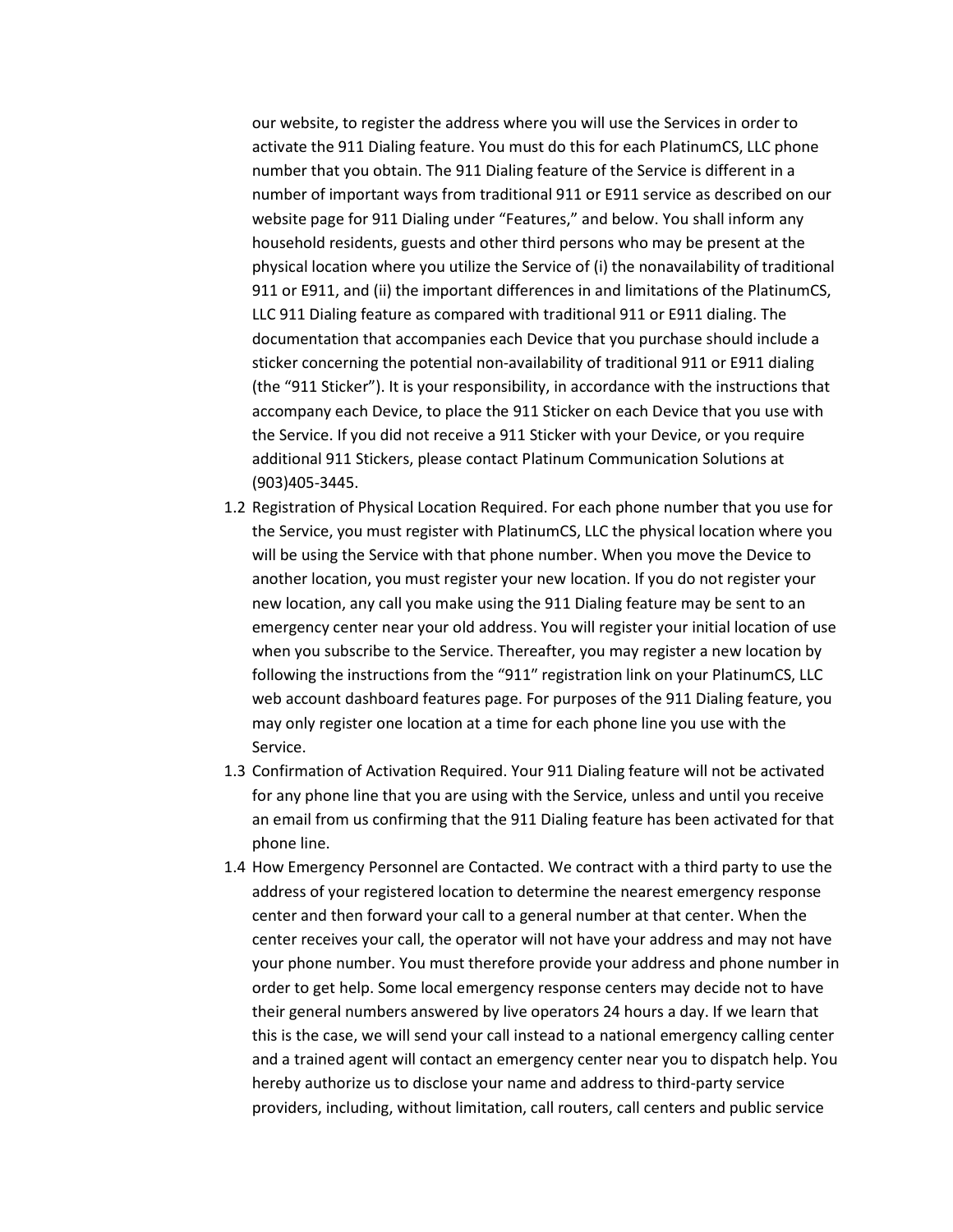answering points, for the purpose of dispatching emergency services personnel to your registered location.

- 1.5 Service Outages. (a) Service Outages Due to Power Failure or Disruption. 911 Dialing does not function in the event of a power failure or disruption. If there is an interruption in the power supply, the Service, including 911 Dialing, will not function until power is restored. Following a power failure or disruption, you may need to reset or reconfigure the Device prior to utilizing the Service, including 911 Dialing. (b) Service Outages Due to Internet Outage or Suspension or Termination of Broadband Service or ISP Service. Service outages or suspensions or terminations of service by your broadband provider or ISP will prevent all Service, including 911 Dialing, from functioning. (c) Service Outage Due to Suspension or Termination of Your PlatinumCS, LLC Account. Service outages due to suspension or termination of your account will prevent all Service, including 911 Dialing, from functioning. (d) Service Outages Due to ISP or Broadband Provider Blocking of Ports or Other Acts. Your ISP or broadband provider or other third party may intentionally or inadvertently block the ports over which the Service is provided or otherwise impede the usage of the Service. In that event, provided that you alert us to this situation, we will attempt to work with you to resolve the issue. During the period that the ports are being blocked or your Service is impeded, and unless and until the blocking or impediment is removed or the blocking or impediment is otherwise resolved, your Service, including the 911 Dialing feature, may not function. You acknowledge that PlatinumCS, LLC is not responsible for the blocking of ports by your ISP or broadband provider or any other impediment to your usage of the Service, and any loss of service, including 911 Dialing, that may result. In the event you lose service as a result of blocking of ports or any other impediment to your usage of the Service, you will continue to be responsible for payment of the Service charges unless and until you terminate the Service in accordance with this Agreement. (e) Other Service Outages. If there is a Service outage for any reason, such outage will prevent all Service, including 911 Dialing, from functioning. Such outages may occur for a variety of reasons, including, but not limited to, those reasons described elsewhere in this Agreement.
- 1.6 Re-Activation Required if You Change Your Number or Add or Port New Numbers. 911 Dialing does not function if you change your phone number or if you add or port new phone numbers to your account, unless and until you successfully register your location of use for each changed, newly added or newly ported phone number.
- 1.7 Network Congestion; Reduced Speed for Routing or Answering 911 Dialing Calls. There may be a greater possibility of network congestion and/or reduced speed in the routing of a 911 Dialing call made utilizing the Service as compared to traditional 911 dialing over traditional public telephone networks.
- 1.8 Possible Lack of Automatic Number Identification. It may or may not be possible for the local emergency personnel to automatically obtain your phone number when you use 911 Dialing. Our system is configured to send the automatic number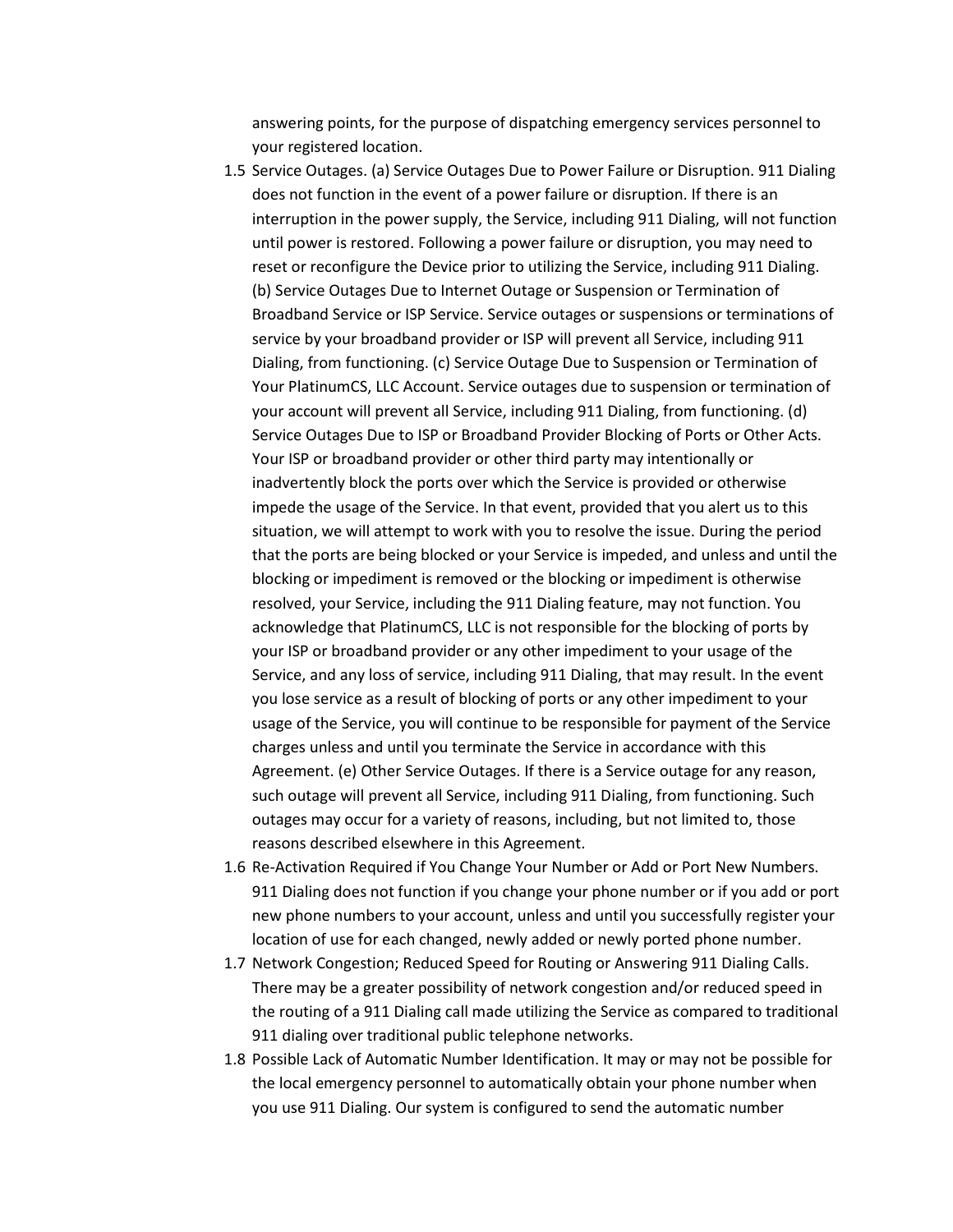identification information; however, one or more telephone companies, not us, route the traffic to the emergency response center and that center may not be capable of receiving and passing on that information. As a result, the operator who answers your 911 Dialing call may not be able to automatically obtain your phone number and call you back if the call is not completed or is not forwarded, is dropped or disconnected, if you are unable to speak to tell the operator your phone number, or if the Service is not operational for any reason.

- 1.9 No Automated Location Identification. In most service areas, it is not possible at this time to transmit to the local emergency response center the address that you registered for 911 Dialing. You will need to state the nature of your emergency promptly and clearly, including your location (and possibly your telephone number), as the operator will not have this information. Emergency personnel will not be able to find your location if the call is not completed or is not forwarded, is dropped or disconnected, if you are unable to speak to tell the operator your location, or if the Service is not operational for any reason.
- 1.10 Disclaimer of Liability and Indemnification. We do not have any control over whether, or the manner in which, calls using our 911 Dialing service are answered or addressed by any local emergency response center. We disclaim all responsibility for the conduct of local emergency response centers and the national emergency calling center. We rely on third parties to assist us in routing 911 Dialing calls to local emergency response centers and to a national emergency calling center. We disclaim any and all liability or responsibility in the event such third party data used to route calls is incorrect or yields an erroneous result. Neither PlatinumCS, LLC nor its officers or employees may be held liable for any claim, damage, or loss, and you hereby waive any and all such claims or causes of action, arising from or relating to our 911 Dialing service unless such claims or causes of action arose from our gross negligence, recklessness or willful misconduct. You shall defend, indemnify, and hold harmless PlatinumCS, LLC, its officers, directors, employees, affiliates and agents and any other service provider who furnishes services to you in connection the Service, from any and all claims, losses, damages, fines, penalties, costs and expenses (including, without limitation, attorneys fees) by, or on behalf of, you or any third party relating to the absence, failure or outage of the Service, including 911 Dialing, incorrectly routed 911 Dialing calls, and/or the inability of any user of the Service to be able to use 911 Dialing or access emergency service personnel.
- 1.11 Alternate 911 Arrangements. If you are not comfortable with the limitations of the 911 Dialing service, you should consider having an alternate means of accessing traditional 911 or E911 services or terminating the Service.
- 1.12 You must provide us with a valid address that is compatible with our e911 system. If you are unable to provide a valid address, or we are able to confirm that the address provided is a valid address in our e911 system, then we won't be able to provide you with service and we reserve the right to terminate your account.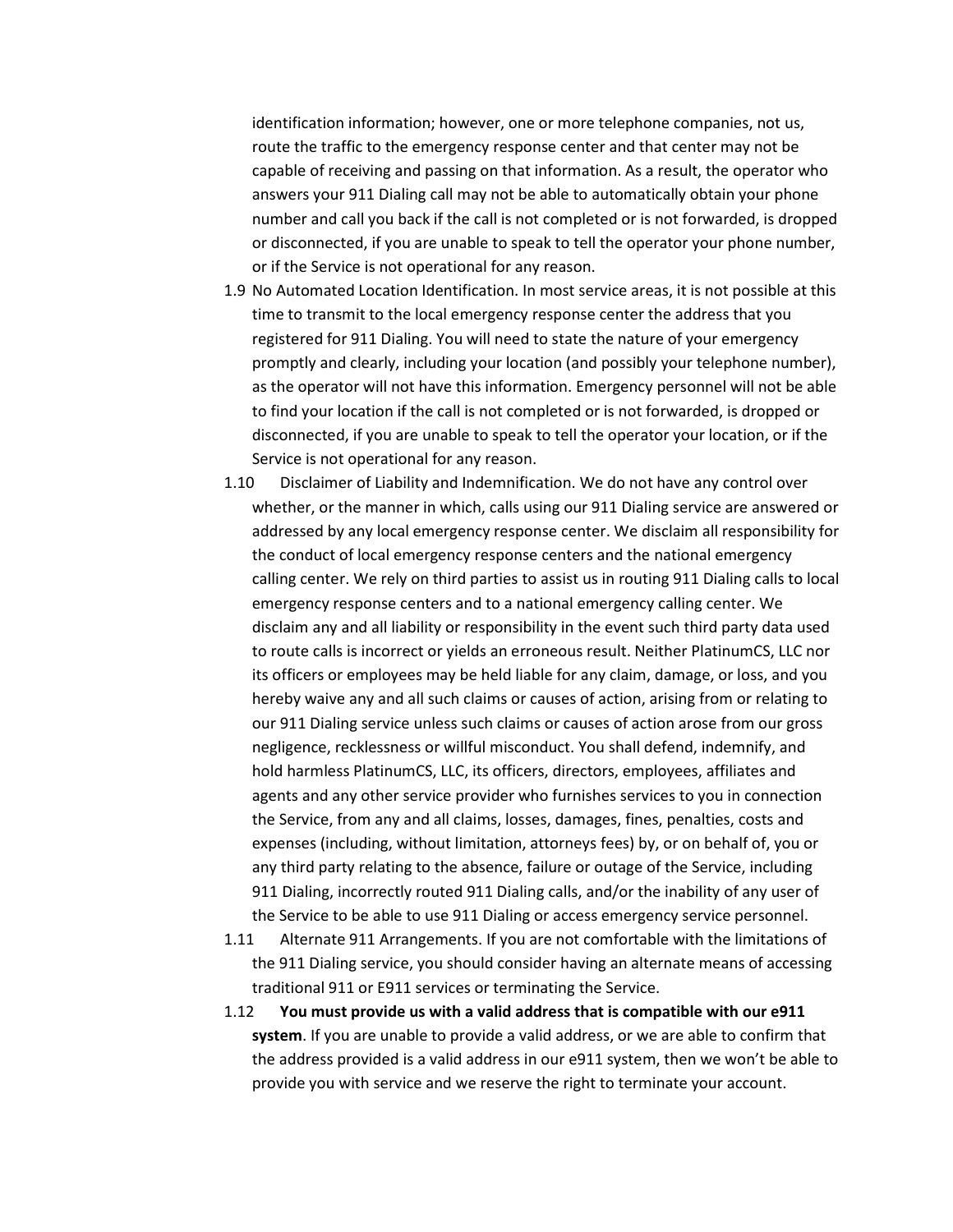- 2. No 0+ or Operator Assisted Calling; May Not Support X11 Calling. You acknowledge and understand that the Service does not support 0+ or operator assisted calling, including, without limitation, collect calls, third party billing calls, 900, calling card calls or dial- around calls. Our Service may not support 311, 511, and other x11 services in one or more service areas.
- 3. No Directory Listing. The phone numbers you get from us will not be listed in any telephone directories. However, any phone numbers you transfer from your local phone company may be listed.
- 4. Incompatibility with Other Services.
	- 1. Non-Voice Equipment Limitations. You acknowledge and understand that the Service is not compatible with all non-voice communications equipment, including but not limited to, some home and office security systems that are set up to make automatic phone calls, emergency phones in elevators, some aspects of satellite TV systems, digital entertainment systems, fax machines, modems and medical monitoring devices. By accepting this Agreement, you waive any claim you may have against Platinum Communication Solutions for interference with or disruption of such systems due to the Service.
	- 2. Certain Broadband, Cable Modem, and Other Services. There may also be other services with which our Service may be incompatible. Some providers of broadband service may provide modems that prevent the transmission of communications using the Service. We do not warrant that the Service will be compatible with all broadband services and expressly disclaim any express or implied warranties regarding the compatibility of the Service with any particular broadband service.
- 5. Use Outside of the United States. As previously noted, there are limitations with the Service's access to 911. Platinum Communication Solutions' Service does not provide access to emergency services in any country outside of the United States. Platinum Communication Solutions disclaims any obligation to provide you with access to emergency services in any jurisdiction other than the United States.
- 6. Substitution and Discontinuation of Services. Platinum Communication Solutions may, in its sole discretion, discontinue or substitute any service, feature or functionality without your prior approval. If Platinum Communication Solutions discontinues a service, feature or functionality, or fails to substitute a service, feature or functionality with an equivalent service, feature or functionality, then upon your written request, Platinum Communication Solutions will reduce the fees assessed to your account by the amount that you specifically pay for any such discontinued or substituted service, feature or functionality.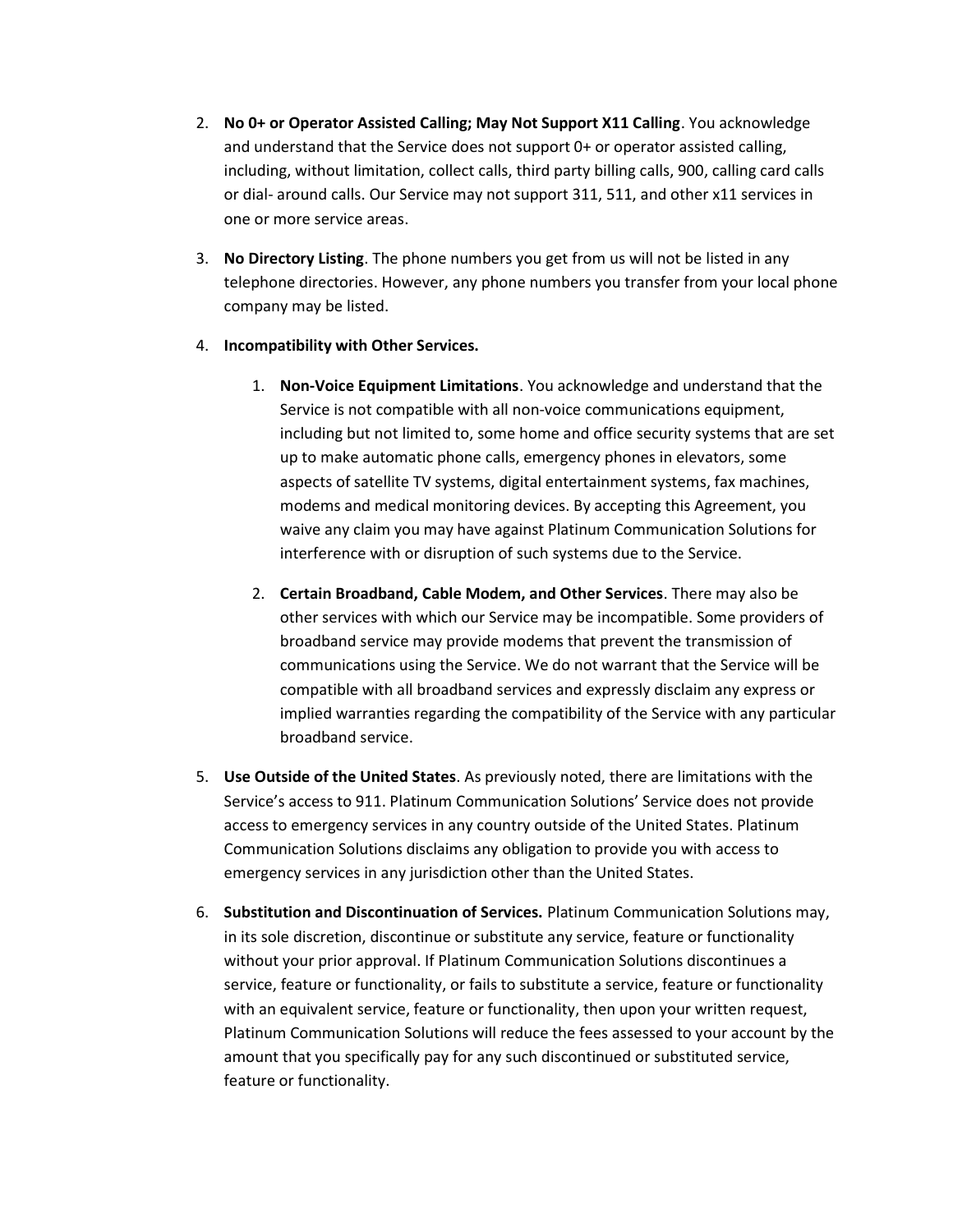#### 8. LENGTH OF SERVICE.

- 1. Service Term. We provide the Service for the term that you have signed up for. Your term begins on the date you first ordered service (the "Subscription Date"). It is not the day you receive the Device you ordered or the first time you use the Service. You are purchasing the Service for the full-service term as set forth in the Order.
- 2. Automatic Renewal. The Service will automatically renew for subsequent terms of the same length as the initial term, excluding any promotional months or initial or renewal term extensions, unless you cancel your Service by providing Platinum Communication Solutions with notice as provided in Section 8.4 of this Agreement at least thirty (30) days before the end of the then-current service term. Each renewal term begins on the day after the last day of the previous term. Any and all fees assessed to your account during the initial term and any renewal terms will be charged to your payment method on file, which may include any payment method automatically updated by your issuing bank. If you are paying by credit card and your credit card is declined, invalid, or payment is not timely made by the issuer of your credit card, without further notice Platinum Communication Solutions reserves the right to automatically recharge the payment method until payment is received, the payment method is updated, or the Service is discontinued for nonpayment.
- 3. Our right to disconnect. You understand and agree that Platinum Communication Solutions has the right to suspend, terminate or disconnect any part of Your Service generally at any time if:
	- 1. We determine or reasonably believe that You are violating, or violated, any applicable law;
	- 2. We determine or reasonably believe that You materially breached this Agreement and/or the AUP;
	- 3. We determine or reasonably believe that You used fraudulent means to pay for the Services, including use of a fraudulent credit card;
	- 4. We determine or reasonably believe that You abused or harassed (verbally or otherwise) any Platinum Communication Solutions employee, contractor, agent or representative;
	- 5. We are ordered by law enforcement or other government agencies to suspend, terminate or disconnect your Services;
	- 6. You bring any legal action or proceeding against Platinum Communication Solutions, or participate in any class action lawsuit against Platinum Communication Solutions;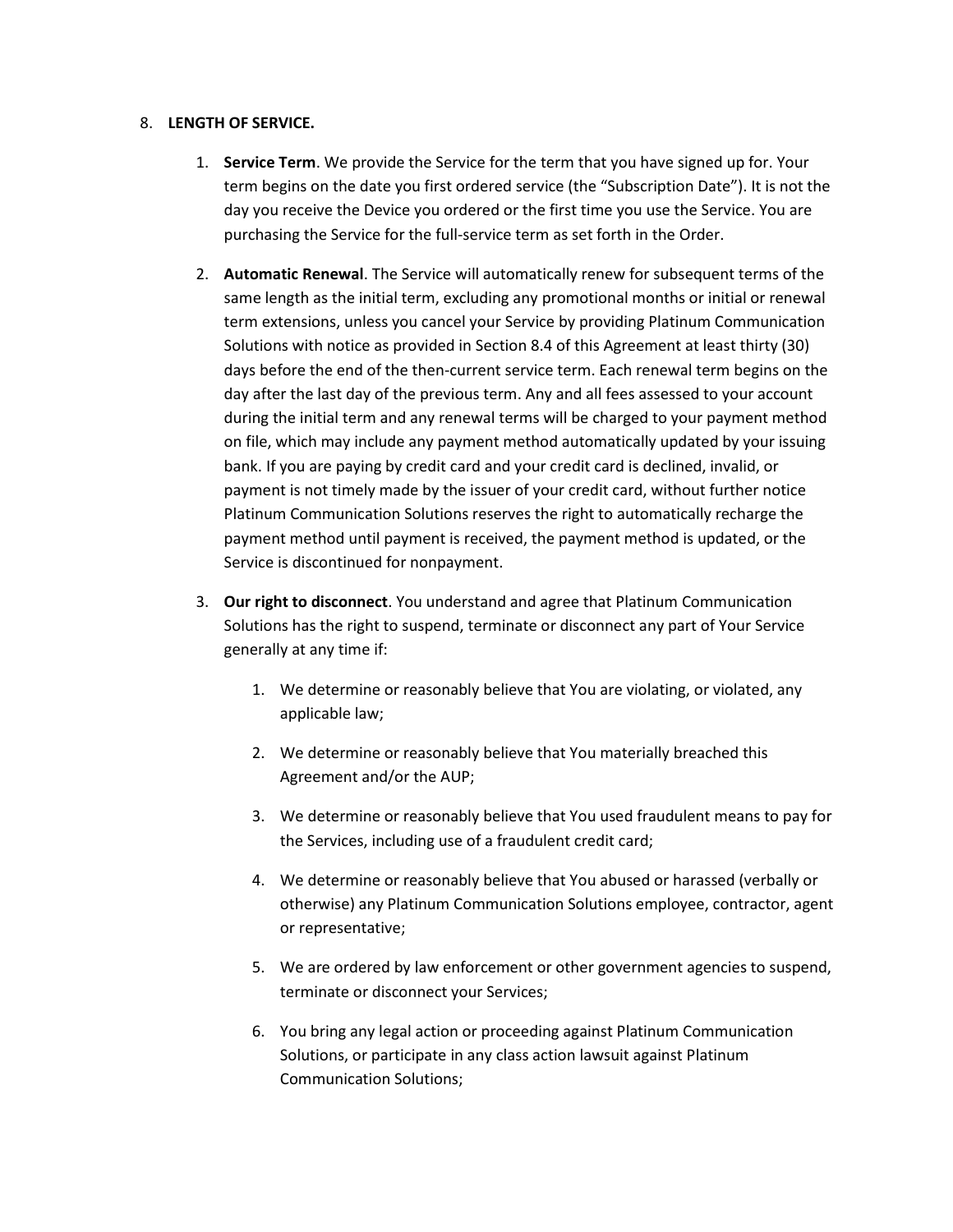- 7. A petition in bankruptcy is filed by or against You and such petition is not dismissed within thirty (30) days after the effective filing date thereof, or a trustee or receiver is appointed over You or Your material assets;
- 8. We determine that such action is necessary to protect, maintain, or improve the Services, to prevent fraud or misrepresentation, to protect Platinum Communication Solutions, its customers or other third-party Platinum Communication Solutions affiliates, or for any other good cause.
- 9. It is otherwise contemplated by this Agreement.
- 10. You fail to make payment.
- 4. All charges owed at the time of disconnection will be immediately payable. We will pursue collection for unpaid amounts on disconnected accounts and may report these unpaid charges to credit bureaus.
- 5. Termination of Service. In order to terminate the Service, contact Platinum Communication Solutions via email at support@platinumcs.net or by calling 903-405- 3445 prior to expiration of the current service term. Please refer to the Platinum Communication Solutions Cancellation Policy posted on our Web site at www.platinumcs.net under Helpful Info Tab.

# 9. DEVICES.

- 1. Ownership and Risk of Loss. You will own the Device and bear all the risk of loss, theft, or damage regardless of the payment schedule selected for Services and Devices. Minimum Commitment Contracts for Services and Devices may include early termination fees. Returns of non-defective Devices outside of the initial 30-day money back guarantee period will not be accepted. Refer to the Cancellation policy for more information.
- 2. Rented Devices. For the purposes of this section "Rented Devices" means any Device leased to Customer by Platinum Communication Solutions or Platinum Communication Solutions agents or any other third-party with or without a separate charge or fee in connection with the Services.
- 3. Section 9.1 above will not apply to Rented Devices. Unless otherwise agreed upon, Customer agrees that within thirty (30) days after the expiration of the Term of any Device Rental Agreement or termination of this Agreement, Customer will promptly return all Rented Devices to Platinum Communication Solutions. Customer will be responsible for (i) any damage to the Rented Devices as assessed by Platinum Communication Solutions upon receipt, (ii) the replacement cost of such Rented Devices if it is lost, misplaced, not delivered or stolen during transit, and (iii) shipping/handling costs.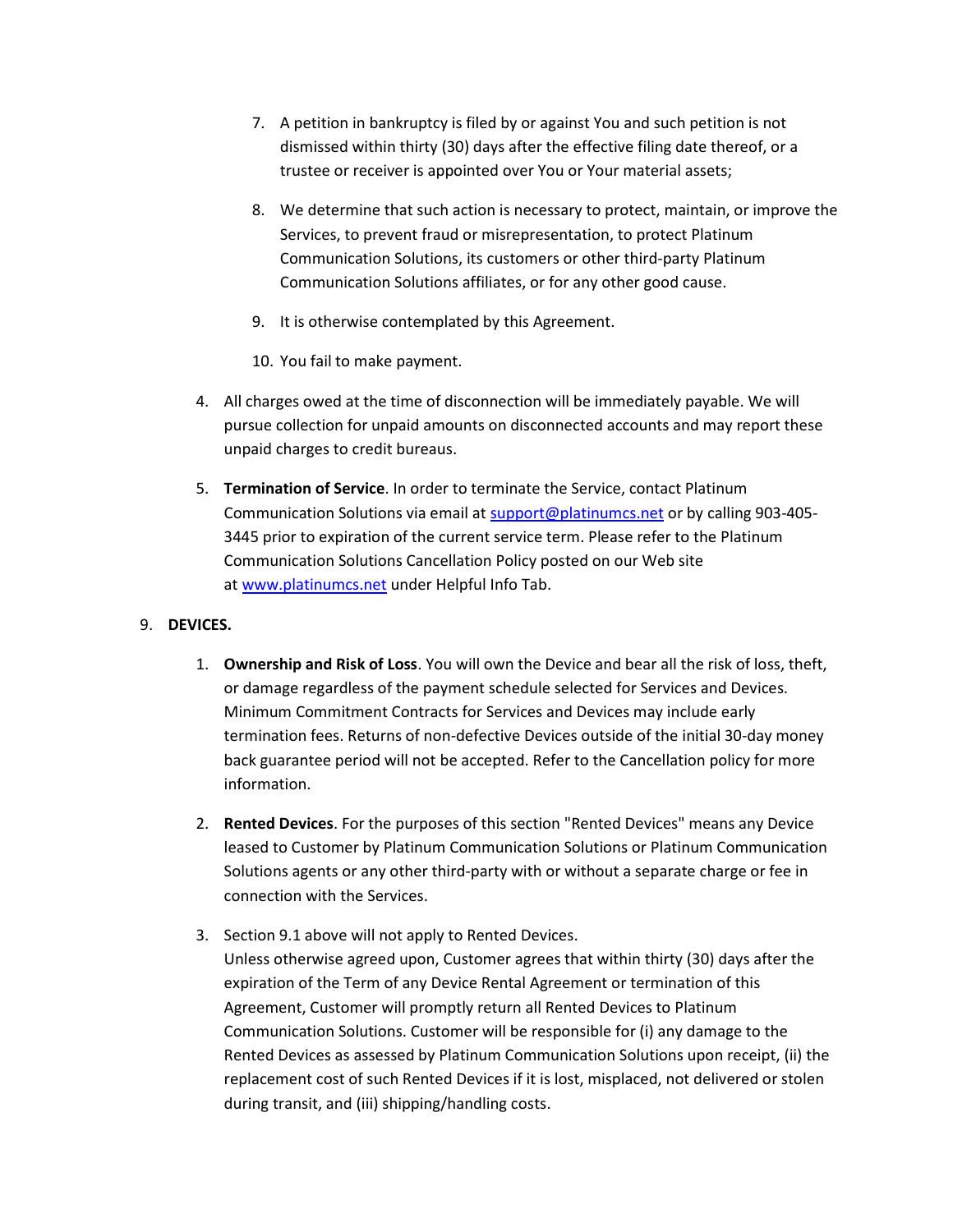Customer agrees to pay the full retail cost for the repair or replacement of any Rented Device or part that is lost, stolen, damaged, modified, sold, transferred, leased, encumbered or assigned together with any costs incurred by Platinum Communication Solutions in obtaining or attempting to obtain possession of any Rented Devices.

- 4. Promotional Devices. Devices included in a service offering at no charge may be previously used equipment. Unless otherwise provided in a Minimum Commitment Contract, Devices not returned upon cancellation of the Service will be charged to the customer. See Cancellation policy for details.
- 5. Replacement of a Defective Device. Devices purchased from Platinum Communication Solutions will be covered by their respective factory warranties, if any, only. Platinum Communication Solutions does not offer any warranty in addition to, or in replacement of any factory warranties. If a factory warranty applies, then prior to returning the equipment, you must contact Platinum Communication Solutions at support@platinumcs.net so that Platinum Communication Solutions may determine whether a defect exists and to receive an RMA number, which is required along with the return. You must ship the equipment to the manufacturer at the address provided by Platinum Communication Solutions in accordance with all RMA procedures. You have 7 days after receipt of an RMA to ship the equipment back to the manufacturer at the address we provide. You must pay all shipping fees. Once the manufacturer has received the equipment, a replacement will be sent to you in accordance with the factory warranty, if any. If an advance replacement is provided and the factory has not received the defective Device within 14 days or it was not in a returnable condition, (original carton, all packing materials and parts in the same condition in which you received them), then Platinum Communication Solutions will charge you for the second device or for the missing parts.
- 6. Receipt of damaged Devices. If you receive cartons or Devices that are visibly damaged, you must note the damage on the carrier's freight bill or receipt and keep a copy. You must also keep the original carton, all packing materials, and parts in the same condition in which you received them from the carrier. You must then contact Platinum Communication Solutions at support@platinumcs.net for return instruction.
- 7. Tampering with the Device. You may not change the electronic serial number or equipment identifier of your Device or perform a factory reset of your Device without first getting our written consent.
- 8. Prohibited Devices. You are prohibited from using the Services with any devices other than Platinum Communication Solutions-approved devices received from retailers or from us.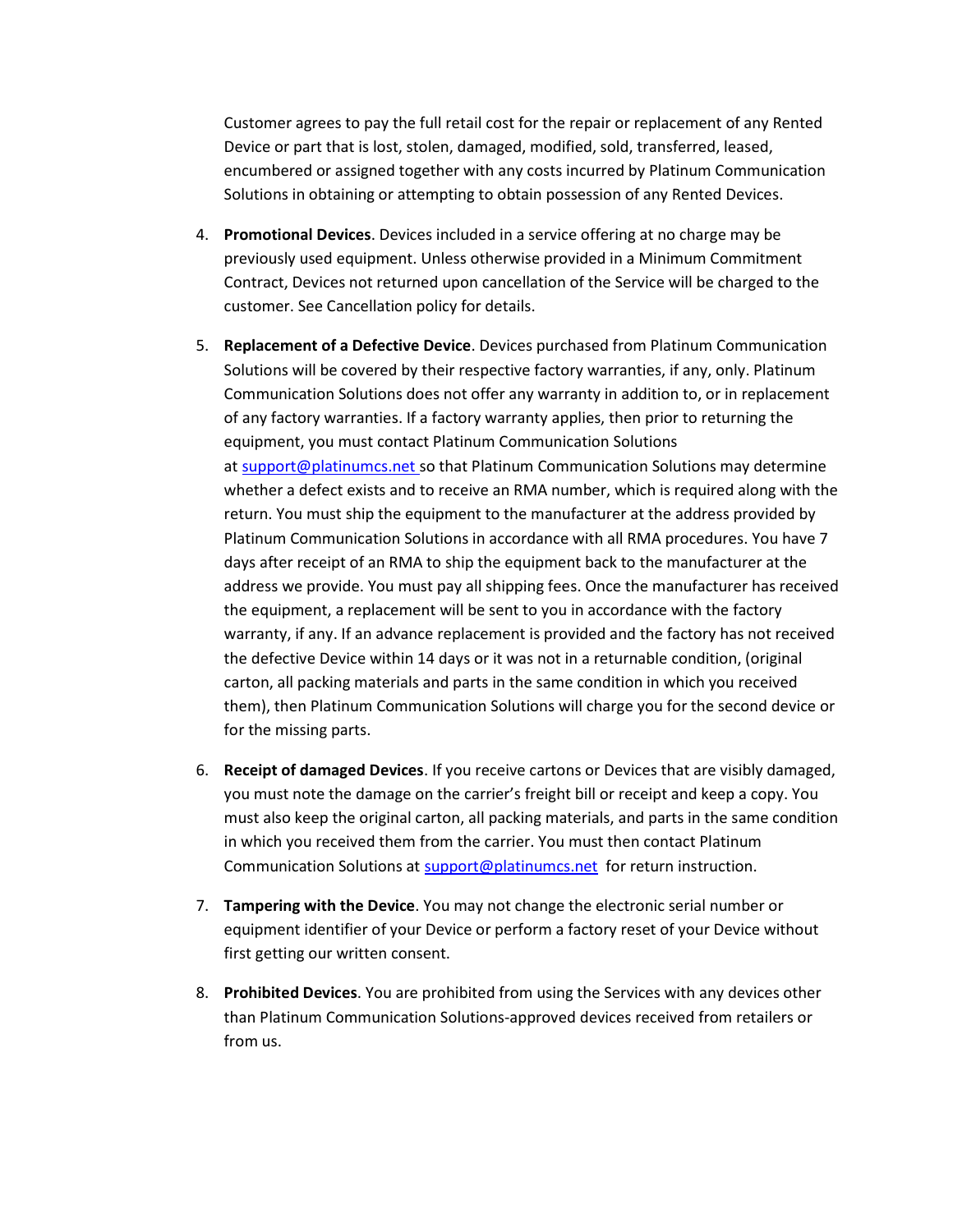9. All Headset Sales Are Final. Headsets, earpieces, in-ear monitors, microphones and similar devices are not eligible for return or refund unless otherwise required by law. All purchases of these types of products are final and non-refundable.

# 10. FEES AND CHARGES.

- 1. We will publish fees and charges on our Web site. These fees and charges may change from time to time (except pricing will not change during the initial term of a Minimum Commitment Contract). New pricing will be effective the next day following posting to the Web site and may be applied to renewals of existing services. We may introduce new products and services at special introductory pricing. Introductory pricing will not be applied retroactively to existing services and may be applied for only limited periods of time. At our discretion, we may change introductory pricing. Certain service charges, such as Regulatory Recovery Fees, Universal Service Fund fees, and E911 fees, are subject to change from time to time and are applicable to ALL Customers regardless of a Minimum Commitment Contract.
- 2. Billing increments. All billing policies are defined by the specific package the customer chooses. Please refer to the Web site for exact billing policies.
- 3. **Taxes**. Taxes Customer is responsible for, and shall pay are any applicable federal, state, municipal, local or other governmental sales, use, excise, Universal Service Fees, valueadded, personal property, public utility and other taxes, fees and charges now in force or enacted in the future, that arise from or as a result of Customer's subscription or use or payment for the Service or a Device. Such amounts are in addition to payment for the Service or Device and will be billed to you. If Customer is exempt from payment of such taxes, you will provide Platinum Communication Solutions with an original governmentissued certificate attesting to tax-exempt status. Tax exemption will only apply from and after the date Platinum Communication Solutions receives such certificate.
- 4. Charges for Directory Calls (411). We will charge you \$1.25 for each call you make to Platinum Communication Solutions directory assistance.
- 5. Charges for Calls from Public Payphones. We reserve the right to charge you for any tolls or fees resulting from calls you receive from public payphones.
- 6. Activation Fee. One-time activation fees and any other installation fees that may apply are specified on the Web site and vary by product and plan chosen.
- 7. Regulatory Recovery Fee. A Regulatory Recovery Fee shall be charged monthly to offset costs incurred by Platinum Communication Solutions in complying with inquiries and obligations imposed by federal, state and municipal regulatory bodies/governments and the related legal and billing expenses. This fee is not a tax or charge required or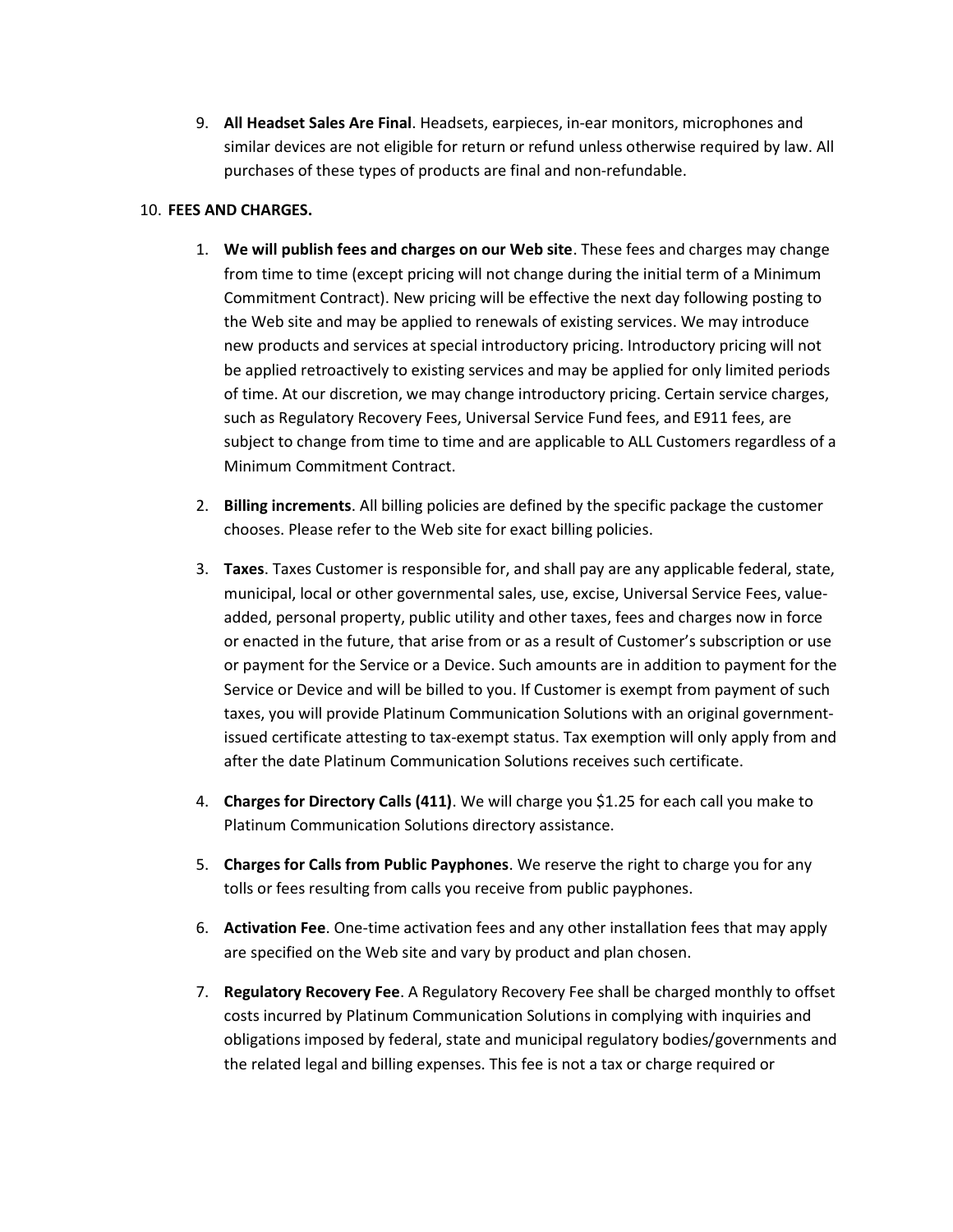assessed by any government. The Regulatory Recovery Fee may apply to every phone number assigned, including toll free and virtual numbers.

- 8. Reinstatement Fee. Reinstating any service deactivated for non-payment of fees shall result in a reinstatement fee up to \$25.
- 9. Returned Check Fee. Platinum Communication Solutions may charge up to the maximum amount permitted by law if your banking institution dishonors or reverses a check, draft, or other payment.

#### 11. BILLING AND PAYMENT.

- 1. Billing. We will charge you in advance for each term of service. If you have selected a free trial offering, we will commence charging you for the Service at the expiration of the free trial period, unless we are notified of the contrary. When you subscribe to the Service, you must give us a valid email address and a payment method that we accept. We reserve the right to stop accepting your payment method or your payments. You must advise us at once if your payment method expires, you close your account, your billing address changes, your email address changes, or your payment method is cancelled and replaced on account of loss or theft. Except for usage-based charges, we will bill in advance to your payment method all charges, fees, taxes, and surcharges for each service term. Fees may also include activation fees, porting fees, early termination fees ("ETF"), reinstatement fees, and returned check fees. We reserve the right to charge all fees to your payment method. We will bill monthly as due immediately usagebased charges and any other charges which we decide to bill as due immediately. Bills will be posted to the customer portal and emailed to the email address on record. Any payment not made when due may be subject to a late payment fee equivalent to the lesser of (i) one and a half percent (1.5%) per month; or (ii) the highest rate allowed by law. Platinum Communication Solutions' acceptance of late or partial payments (regardless of how they are marked or designated (including without limitation as 'Paid in Full', 'Accord and Satisfaction', or similarly)) will not waive, limit, or prejudice in any way Platinum Communication Solutions' rights to collect any amount due. Platinum Communication Solutions may terminate the Services and this Agreement for nonpayment if any fees or charges are not paid within thirty (30) days of the due date.
- 2. Payment. When you subscribe to the Service, you authorize us to collect from your payment method. This authorization will remain valid until thirty (30) days after you terminate our authority to charge your payment method.
- 3. Collection. If we disconnect the Service, you will remain liable to us for all charges under this agreement and all the costs we incur to collect these charges, including, without limitation, collection costs and attorney's fees. You also agree to pay any additional charges or fees applied to your billing account for any reason, including but not limited to, interest and charges due to insufficient credit.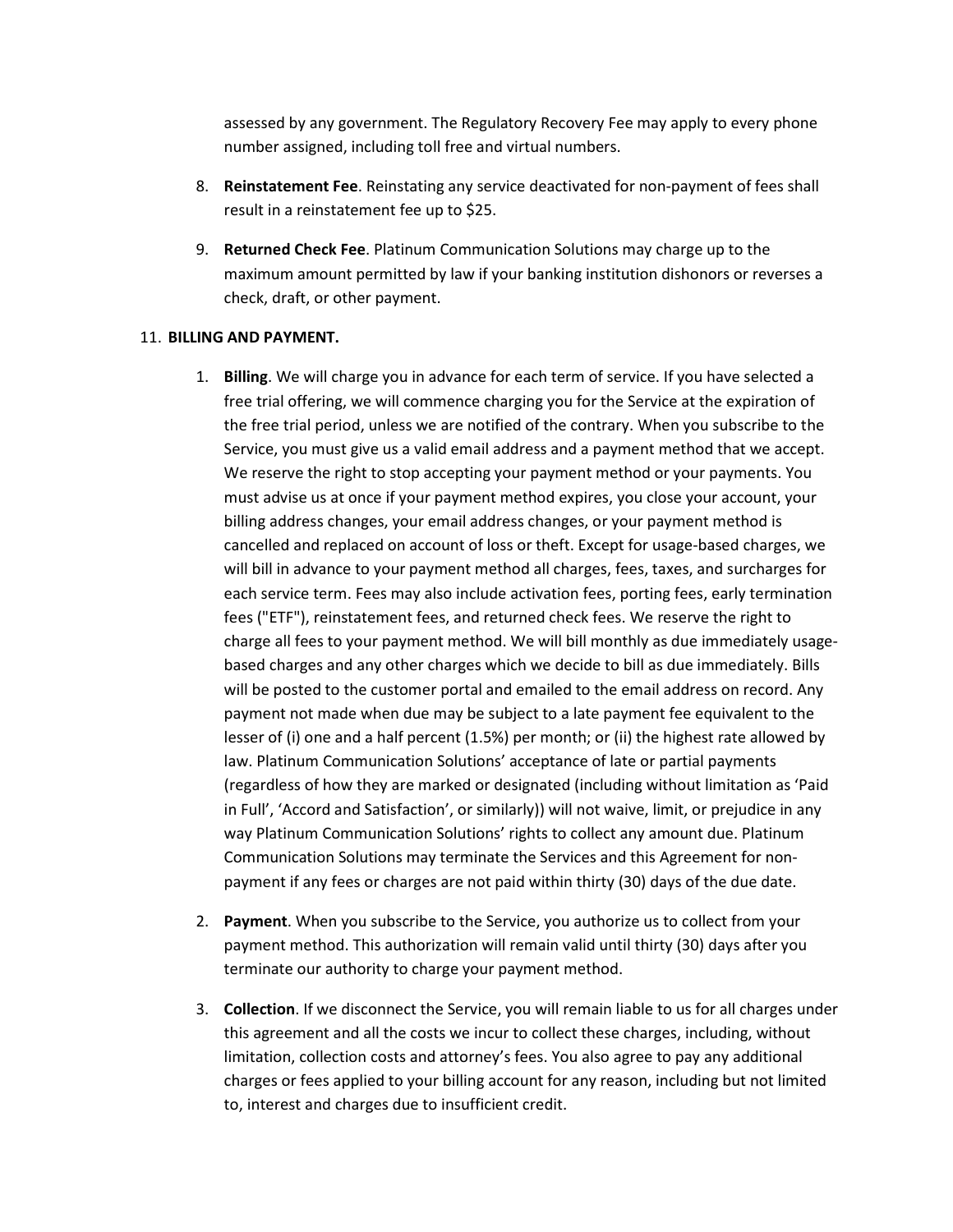- 4. Notices. You understand that it is difficult for us to distinguish between credit and debit cards. You agree to waive your rights under Regulation E to receive ten (10) days advance notice from us regarding the amount that we will debit from your account. While we may send you messages about your billing from time to time, we are not obligated to do so. We may change or cease our messages at any time without notice to you.
- 5. Billing Disputes. You must notify Platinum Communication Solutions in writing within seven (7) days after receiving your credit card statement or from the time funds are debited from your bank account if you dispute any Platinum Communication Solutions charges on that statement or that have been debited from your account, or such dispute will be deemed waived. Notification of all billing disputes shall be sent to the following address: support@platinumcs.net . Platinum Communication Solutions will charge a late fee as described in Section 11.1 for a disputed amount if (1) it was not paid by the due date and (2) Platinum Communication Solutions determines that you disputed the charge in bad faith.
- 6. Prepaid Services. All prepaid fees being provided to you as described in any quote or order form and other payments by you under this Agreement are non-refundable and non-creditable.

### 12. PRICING AND PAYMENT.

- 1. Prices and Fees. Platinum Communication Solutions fees and charges for the Service are supplied to you during the ordering process unless otherwise provided for in this Agreement. You agree to pay the applicable one-time and recurring charges. You further agree that any taxes and other charges, including but not limited to, account setup fees, Adapter fees, Device charges, shipping and handling and other nonrecurring charges will be charged to your payment method on file. Recurring charges will be billed and automatically charged to your payment method on file on the first day of every billing cycle. Your billing cycle will begin on the anniversary date of your subscription date as defined in section 8.1.
- 2. YOU AGREE THAT WE MAY CHARGE YOUR CREDIT CARD (IF APPLICABLE) FOR ALL AMOUNTS DUE TO US WITHOUT ADDITIONAL NOTICE OR CONSENT. If you are paying with a credit card, you agree to provide a credit card and not a debit card. If your card is a combination credit card/debit card, you authorize us to use it as a credit card. If your issuing bank automatically provides us with an updated credit card, you agree that we may charge this new credit card for all amounts due to us without additional notice or consent. You also agree to indemnify us for any claims, damages or expenses resulting from providing a debit card instead of a credit card (if applicable). If your credit card is declined, is invalid or payment is not made by the issuer of your credit card at the time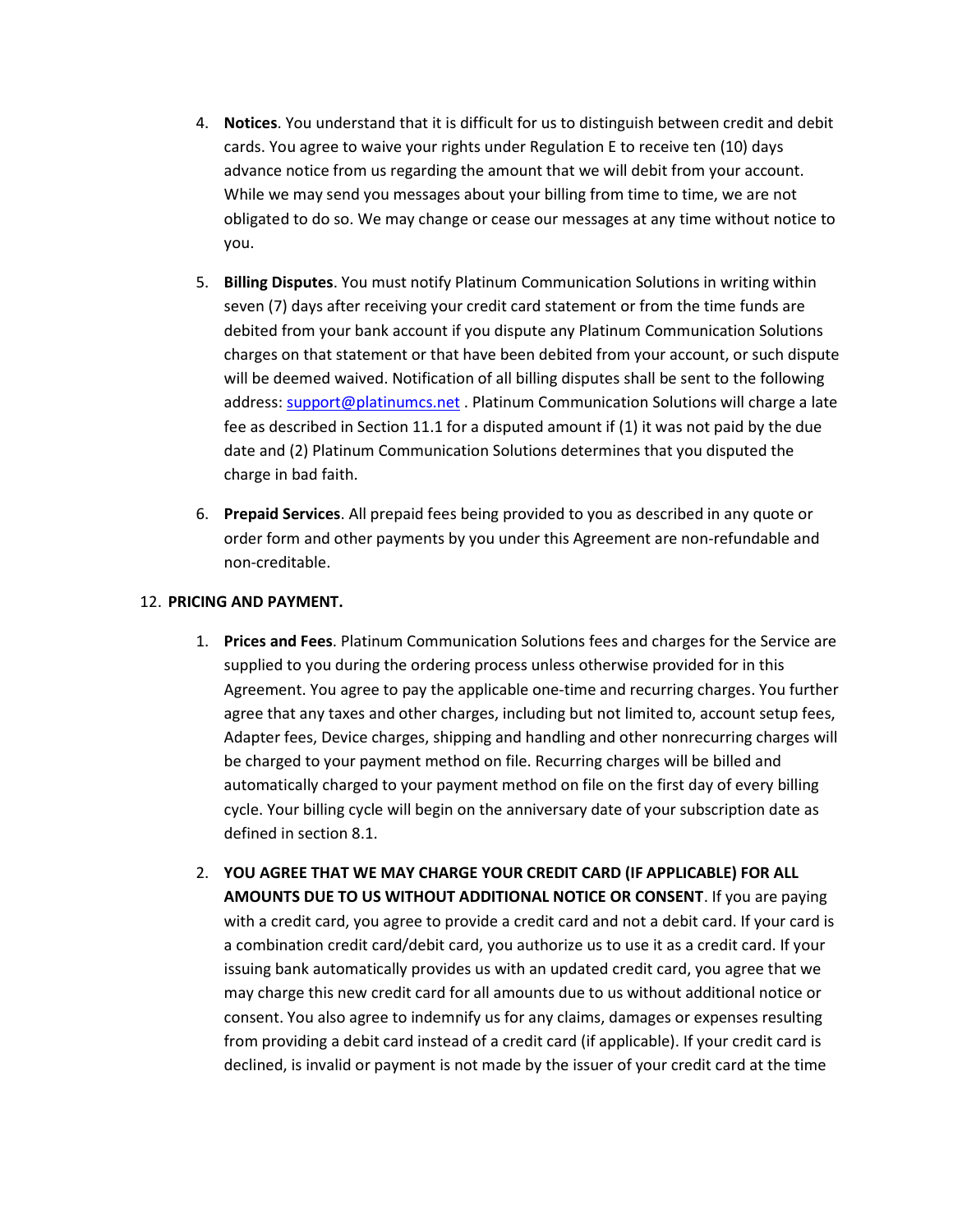that a charge is attempted, you will not be able to use the Service until your account is paid in full.

- 3. Credit Balance Account. Your credit balance account has been established to cover incidental charges on your account that are not covered by your subscription fee. For example, international calls, toll free charges, Directory Assistance calls and taxes related to these calls are automatically charged to your credit balance account. A certain credit limit will be set on your account based upon your service plan and credit history. When the balance of your credit account reaches the credit limit, your account will be unable to make additional calls until the balance is paid down. You can make payments to reduce your credit balance account at any time by contacting Platinum Communication Solutions at 903-405-3445 or by email to support@platinumcs.net . Any credit balance used as of your subscription renewal or monthly anniversary date will be charged to the payment method on file.
- 4. Credit Terms. All Services provided to You and covered by the Agreement shall at all times be subject to credit approval or review by Platinum Communication Solutions. You will provide such credit information or assurance as is requested by Platinum Communication Solutions at any time. Platinum Communication Solutions, in its sole discretion and judgment, may discontinue credit at any time without notice or require a deposit.
- 5. Discontinuation of Service for Nonpayment. The Service to you may be denied or discontinued without notice at any time in the event you fail to make payment, your credit card provider denies or discontinues providing credit to you for any reason, or you fail to provide us with a new credit card expiration date before the existing one expires. If your payment method fails for any reason during the ordering process, or any regular or monthly billing process, you will have 24 hours to provide Platinum Communication Solutions your payment method, including credit card information if applicable. If the payment method is not resolved within 48 hours, Platinum Communication Solutions will deactivate the Service. If your new payment method is approved within 24 hours, your calling plan and billing cycle will remain unchanged. We reserve the right to modify the per minute calling plan at any time. You agree to pay all charges owed to Platinum Communication Solutions, including but not limited to the reinstatement fee for reactivated services. In the event Platinum Communication Solutions utilizes a collection agency or resorts to legal action to recover monies due, you agree to reimburse us for all expenses incurred to recover such monies, including attorneys' fees.
- 6. Promotions. Platinum Communication Solutions may limit the number of promotions you may be eligible for in a given period. Promotions may be cancelled by Platinum Communication Solutions at any time.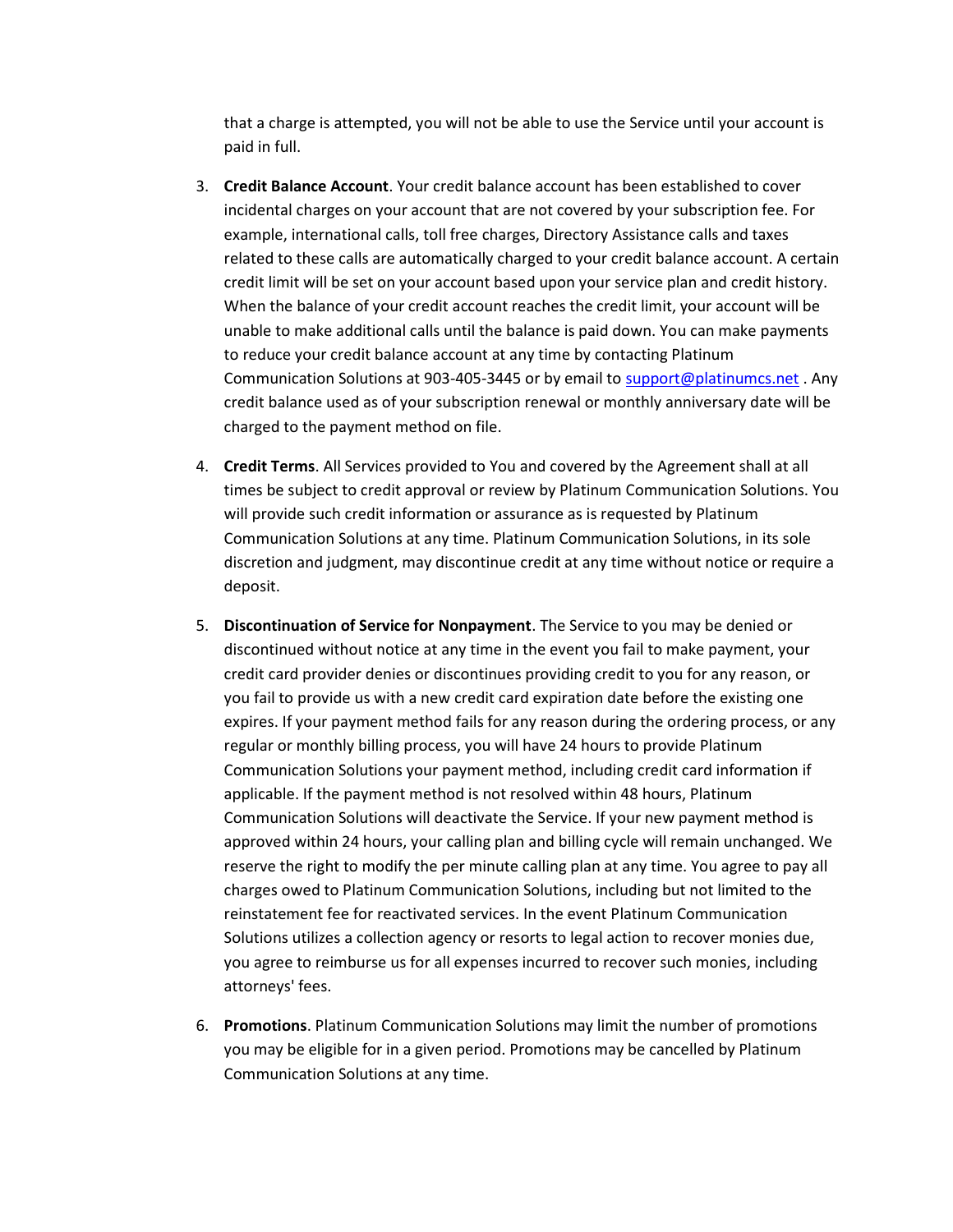- 7. Cancellation Policy. Platinum Communication Solutions cancellation policies are outlined in the Cancellation Policy posted at our Web site and are incorporated into this policy with this reference. All cancellation requests must be submitted in the form of an email ticket to support@platinumcs.net or by calling Platinum Communication Solutions at 903-405-3445 and must be made prior to the expiration of the Service term. See the cancellation policy for details. Changes to the Cancellation Policy may be made at any time without notice to you and is effective the day following posting to our Web site.
- 13. Acceptable Use Policy. You agree to comply with the Platinum Communication Solutions Acceptable Use Policy ("AUP"), which is posted on our Web site at www.platinumcs.net under the Helpful Info Tab and is incorporated into this policy with this reference. Changes to the AUP may be made at any time without notice to you and is effective the day following posting to our Web site.

### 14. MANAGEMENT OF YOUR DATA AND COMPUTER.

- 1. System Management and Service Performance. You are solely responsible for obtaining, installing, configuring and maintaining suitable equipment, including your computer and telephone and software, including any necessary system or software upgrades, patches or other fixes which are or may become necessary to access the Service and to operate your computer. Platinum Communication Solutions will only provide technical assistance with respect to your Platinum Communication Solutionsprovided Adapter.
- 2. Monitoring of Network Performance. Platinum Communication Solutions automatically measures and monitors network performance. We also will access and record information about your computer's profile and settings and the installation of the Software in order to provide customized technical support. No adjustments to your computer settings will be made without your permission. You hereby consent to Platinum Communication Solutions' monitoring of your Internet connection and network performance, and the access to and adjustment of your computer settings, as set forth above, as they relate to the Service.
- 3. Storage of User Information. Platinum Communication Solutions is not obligated to store Your communications logs, voicemails, faxes, e-mails, or other messages and does so only as a convenience to You. You agree that Platinum Communication Solutions has no responsibility or liability whatsoever for the deletion or failure to store any call log information, voicemails, faxes, e-mails, messages, and/or other communications maintained or transmitted by the Services. You acknowledge and agree that Platinum Communication Solutions may establish limits as to the size of communications that Platinum Communication Solutions transmits or stores and the duration for which Platinum Communication Solutions stores any communications.

#### 15. LIMITATION ON WARRANTIES, REMEDIES AND LIABILITY, INDEMNIFICATION.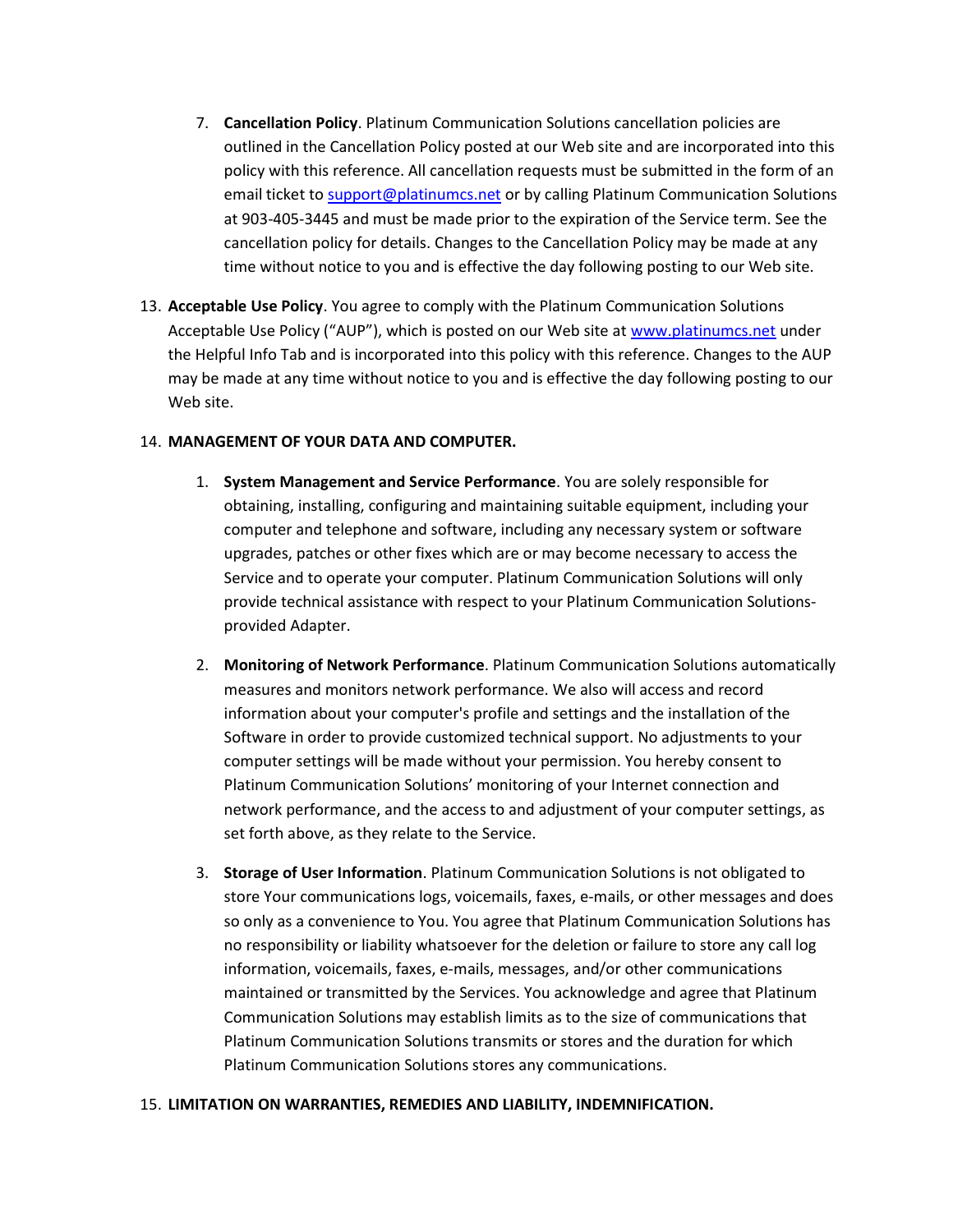# 1. WARRANTIES.

- 1. PLATINUM COMMUNICATION SOLUTIONS MAKES NO EXPRESS OR IMPLIED WARRANTY REGARDING THE SERVICE OR DEVICE OR THE INSTALLATION OF SAME AND DISCLAIMS ANY IMPLIED WARRANTY, INCLUDING ANY WARRANTIES OF MERCHANTABILITY AND/OR FITNESS FOR A PARTICULAR PURPOSE. PLATINUM COMMUNICATION SOLUTIONSDOES NOT WARRANT THAT THE SERVICE OR DEVICE WILL FUNCTION WITHOUT FAILURE, DELAY, INTERRUPTION, ERROR, DEGRADATION OF VOICE QUALITY OR LOSS OF CONTENT, DATA OR INFORMATION. PLATINUM COMMUNICATION SOLUTIONS DOES NOT AUTHORIZE ANYONE, INCLUDING BUT NOT LIMITED TO ITS EMPLOYEES, AGENTS OR REPRESENTATIVES, TO MAKE A WARRANTY OF ANY KIND ON ITS BEHALF AND YOU SHOULD NOT RELY ON ANY SUCH STATEMENT. CUSTOMER AGREES THAT IT ACCEPTS THE SERVICE AND DEVICE "AS IS" AND THAT CUSTOMER IS NOT ENTITLED TO REPLACEMENT OR REFUND IN THE EVENT OF ANY DEFECT. THE PROVISIONS OF THIS SECTION SHALL BE APPLIED TO THE FULLEST EXTENT OF THE LAW, BUT IF ANY PORTION OF THIS SECTION IS DETERMINED TO BE UNLAWFUL, THEN THIS SECTION SHALL BE CONSTRUED TO LIMIT LIABILITY AGAINST PLATINUM COMMUNICATION SOLUTIONS TO THE FULLEST EXTENT POSSIBLE UNDER THE LAW.
- 2. WE WILL NOT GIVE YOU CREDIT FOR ANY INTERRUPTION OF PLATINUM COMMUNICATION SOLUTIONS SERVICE, INCLUDING INTERNATIONAL CALLING SERVICES.

# 2. LIMITATION OF LIABILITY.

1. IN NO EVENT SHALL PLATINUM COMMUNICATION SOLUTIONS BE LIABLE TO YOU, YOUR REPRESENTATIVES OR AUTHORIZED ASSIGNS OR ANYONE ELSE FOR ANY INCIDENTAL, DIRECT, INDIRECT, SPECIAL, PUNITIVE, EXEMPLARY, OR CONSEQUENTIAL DAMAGES, OR FOR ANY DAMAGES FOR LOSS OF DATA, LOSS OF REVENUE OR PROFITS, RELATING TO OR ARISING OUT OF THE SERVICE, THE USE OF OR INABILITY TO USE THE SERVICE, THE ABSENCE, DELAY, FAILURE OR OUTAGE OF THE SERVICE, THE INABILITY TO DIAL 911 OR E911 TO ACCESS EMERGENCY SERVICE PERSONNEL, THE INABILITY TO DIAL SECURITY, LAW ENFORCEMENT OR FIRE PREVENTION/ PROTECTION SERVICES OR SYSTEMS, THE DEVICE, THE USE OF AND/OR INABILITY TO USE THE DEVICE, THE INSTALLATION OF THE DEVICE, AND/OR THIS AGREEMENT. NOR SHALL PLATINUM COMMUNICATION SOLUTIONS BE LIABLE FOR ANY DELAY OR FAILURE TO PROVIDE THE SERVICE, INCLUDING 911 DIALING, AT ANY TIME OR FROM TIME TO TIME, OR FOR ANY INTERRUPTION OR DEGRADATION OF VOICE QUALITY CAUSED BY ANY REASON INCLUDING BUT NOT LIMITED TO THE FOLLOWING: AN ACT OR OMISSION OF AN UNDERLYING CARRIER, SERVICE PROVIDER, VENDOR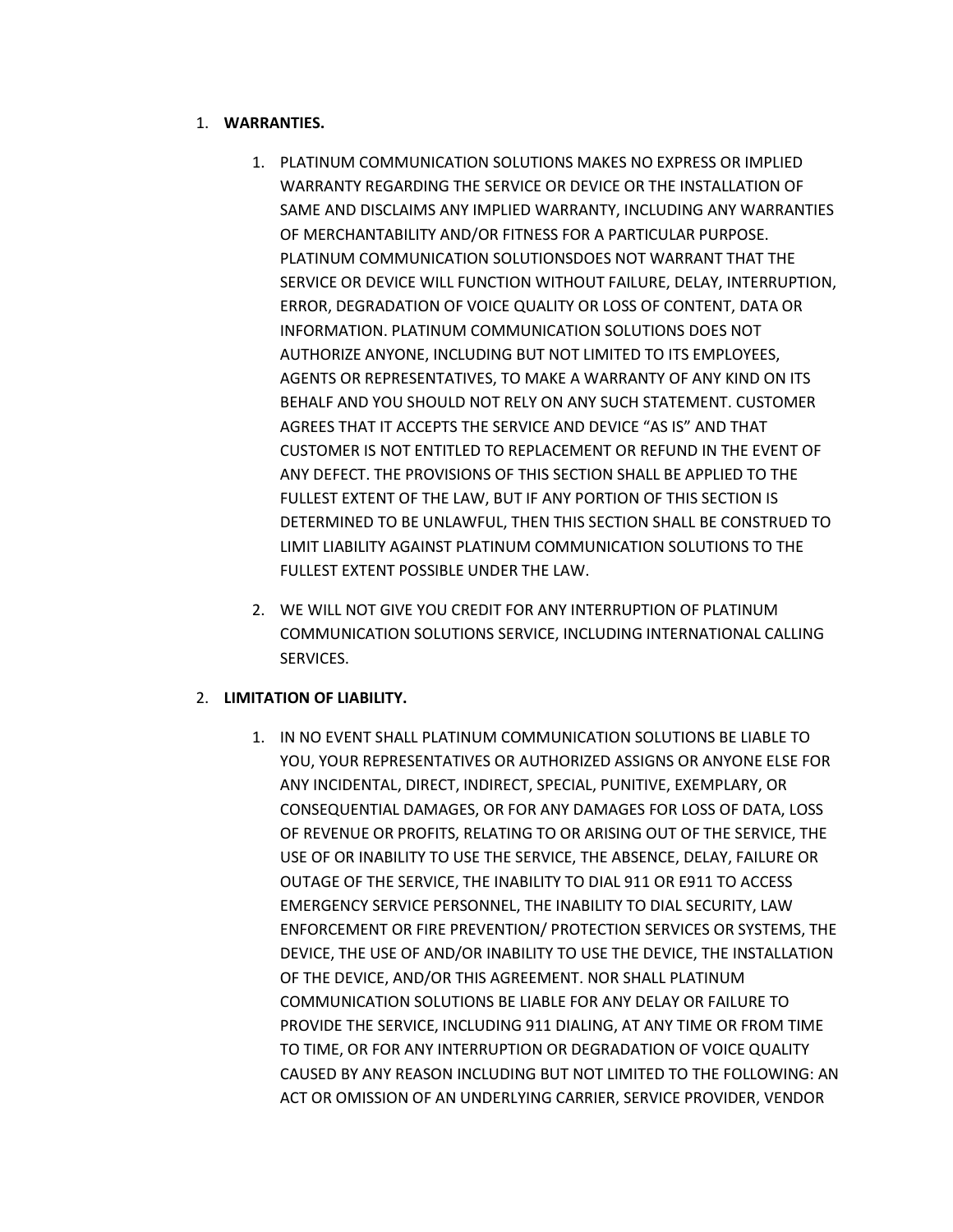OR THIRD PARTY, EQUIPMENT, NETWORK OR FACILITY FAILURE, EQUIPMENT, NETWORK OR FACILITY UPGRADE, SERVICE, MAINTENANCE, MODIFICATION, SHORTAGE, OR RELOCATION, FORCE MAJEURE EVENTS SUCH AS BUT NOT LIMITED TO ACTS OF GOD, ADVERSE WEATHER, STRIKES, FIRE, WAR, RIOT, GOVERNMENT ACTIONS OR TERRORISM, SERVICE, DEVICE, EQUIPMENT, NETWORK OR FACILITY FAILURE CAUSED BY THE LOSS OF POWER OR INTERNET SERVICE TO PLATINUM COMMUNICATION SOLUTIONS OR CUSTOMER, AND ANY CAUSE THAT IS BEYOND PLATINUM COMMUNICATION SOLUTIONS'S CONTROL, INCLUDING WITHOUT LIMITATION THE FAILURE OF AN INCOMING OR OUTGOING COMMUNICATION, THE INABILITY OF COMMUNICATIONS TO BE CONNECTED OR COMPLETED, INCLUDING 911 DIALING, OR DEGRADATION OF VOICE QUALITY. PLATINUM COMMUNICATION SOLUTIONS SHALL NOT BE LIABLE FOR UNAUTHORIZED ACCESS TO PLATINUM COMMUNICATION SOLUTIONS'S OR CUSTOMER'S TRANSMISSION FACILITIES OR PREMISES, EQUIPMENT OR FOR UNAUTHORIZED ACCESS TO, OR ALTERATION, THEFT OR DESTRUCTION OF, CUSTOMER'S DATA FILES, PROGRAMS, PROCEDURES, OR INFORMATION THROUGH ACCIDENT, FRAUDULENT MEANS OR DEVICES OR ANY OTHER METHOD, REGARDLESS OF WHETHER SUCH DAMAGE OCCURS AS A RESULT OF PLATINUM COMMUNICATION SOLUTIONS'S NEGLIGENCE OR OTHER ACTS OR OMISSIONS. PLATINUM COMMUNICATION SOLUTIONS'S LIABILITY FOR ANY ACT OR OMISSION SHALL IN NO EVENT EXCEED THE SERVICE CHARGES WITH RESPECT TO THE AFFECTED TIME PERIOD. THE LIMITATIONS SET FORTH HEREIN APPLY TO ALL CLAIMS FOUNDED IN BREACH OF CONTRACT, BREACH OF WARRANTY, PRODUCT LIABILITY, TORT, AND ANY AND ALL OTHER THEORIES OF LIABILITY, AND APPLY WHETHER OR NOT PLATINUM COMMUNICATION SOLUTIONS WAS INFORMED OF THE LIKELIHOOD OF ANY PARTICULAR TYPE OF DAMAGE. FURTHER, YOU AGREE TO REIMBURSE PLATINUM COMMUNICATION SOLUTIONS FOR ALL COSTS AND EXPENSES RELATED TO THE DEFENSE OF ANY SUCH CLAIMS, INCLUDING ATTORNEYS' FEES AND LITIGATION COSTS. THE PROVISIONS OF THIS SECTION SHALL BE APPLIED TO THE FULLEST EXTENT OF THE LAW, BUT IF ANY PORTION OF THIS SECTION IS DETERMINED TO BE UNLAWFUL, THEN THIS SECTION SHALL BE CONSTRUED TO LIMIT LIABILITY AGAINST PLATINUM COMMUNICATION SOLUTIONS TO THE FULLEST EXTENT POSSIBLE UNDER THE LAW.

### 16. INDEMNIFICATION AND WAIVER OF CLAIMS.

- 1. INDEMNIFICATION.
	- 1. YOU ARE LIABLE FOR ANY AND ALL USE OF THE SERVICE AND/OR DEVICE BY YOURSELF AND BY ANY PERSON MAKING USE OF THE SERVICE OR DEVICE, AND YOU AGREE TO DEFEND, INDEMNIFY AND HOLD HARMLESS PLATINUM COMMUNICATION SOLUTIONS AGAINST ANY AND ALL LIABILITY FOR ANY SUCH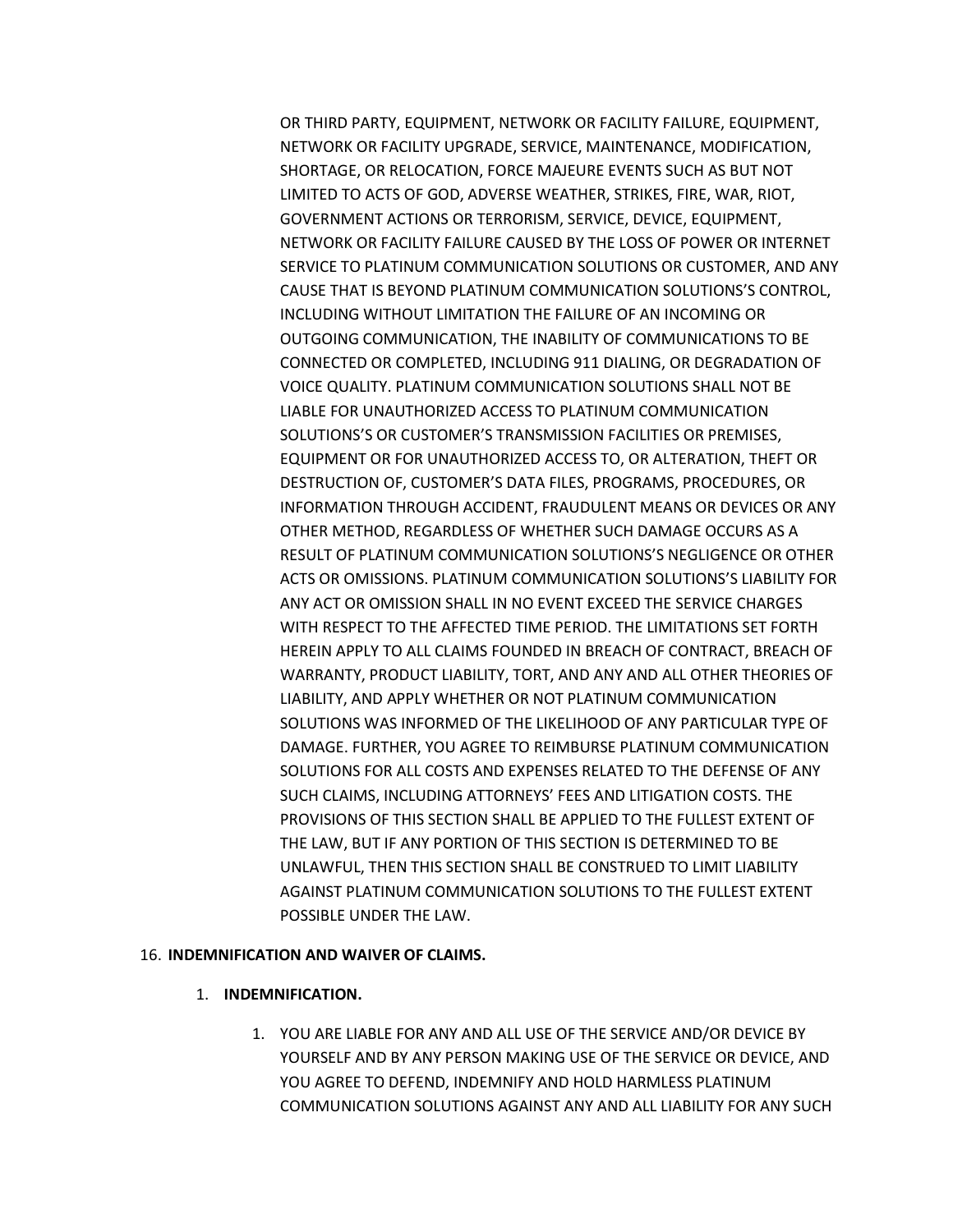USE THAT FAILS TO COMPLY WITH THIS AGREEMENT. YOU AGREE TO DEFEND, INDEMNIFY AND HOLD HARMLESS PLATINUM COMMUNICATION SOLUTIONS FROM ANY AND ALL CLAIMS AND/OR LIABILITY FOR DAMAGES, PERSONAL INJURY, DEATH, FINES, PENALTIES, COSTS, EXPENSES, LOSSES, LOST PROFIT, LOST REVENUE, PROPERTY DAMAGE, ATTORNEYS' FEES, AND ANY AND ALL OTHER DAMAGES OF WHATEVER KIND AND NATURE RELATING TO OR ARISING OUT OF THE SERVICE, THE USE OF OR INABILITY TO USE THE SERVICE, THE ABSENCE, FAILURE OR OUTAGE OF THE SERVICE, THE INABILITY TO DIAL 911 OR E911 TO ACCESS EMERGENCY SERVICE PERSONNEL, THE INABILITY TO DIAL SECURITY, LAW ENFORCEMENT OR FIRE PREVENTION/ PROTECTION SERVICES OR SYSTEMS, THE DEVICE, THE USE OF AND/OR INABILITY TO USE THE DEVICE, THE INSTALLATION OF THE DEVICE, AND/OR THIS AGREEMENT UNLESS THE CLAIMS OR CAUSES OF ACTION ARISE FROM OUR GROSS NEGLIGENCE, RECKLESSNESS, OR WILLFUL MISCONDUCT. THIS SECTION SHALL SURVIVE THE AGREEMENT.

17. CONTENT. You are liable for all liability that may arise from the content you transmit to any person, whether or not you authorize it, using the Service or Device. You promise that you and anyone who uses the Service and all your and their content comply at all times with all laws, regulations, and written and electronic instructions for using the Service and the Device.

### 18. MISCELLANEOUS LEGAL CONSIDERATIONS.

- 1. Governing Law. This Agreement and the relationship between you and Platinum Communication Solutions shall be governed by the laws of Arizona without regard to its conflict of law provisions. Any claim brought pursuant to this Agreement shall be brought in a court of competent jurisdiction within the State of Arizona and venue for any such claim shall be proper in the appropriate state or federal court located in Maricopa County, Arizona.
- 2. No Waiver of Rights. Our failure to exercise or enforce any right or provision of this agreement will not constitute a waiver of the right or provision. Platinum Communication Solutions reserves all of its rights at law and equity to proceed against anyone who uses the Services or Device illegally or improperly. All determinations by Platinum Communication Solutions under this Agreement and exercise of its rights are made and done in our sole and absolute discretion.
- 3. No Third-Party Beneficiaries. If you are not a party to this Agreement, you do not have any remedy, claim, liability, reimbursement, or cause of action. This Agreement does not create any other third-party beneficiary rights.
- 4. Entire Agreement. This Agreement, the Order, the applicable service description, the AUP, or any reference herein to the content of Platinum Communication Solutions' websites constitute the entire agreement between you and Platinum Communication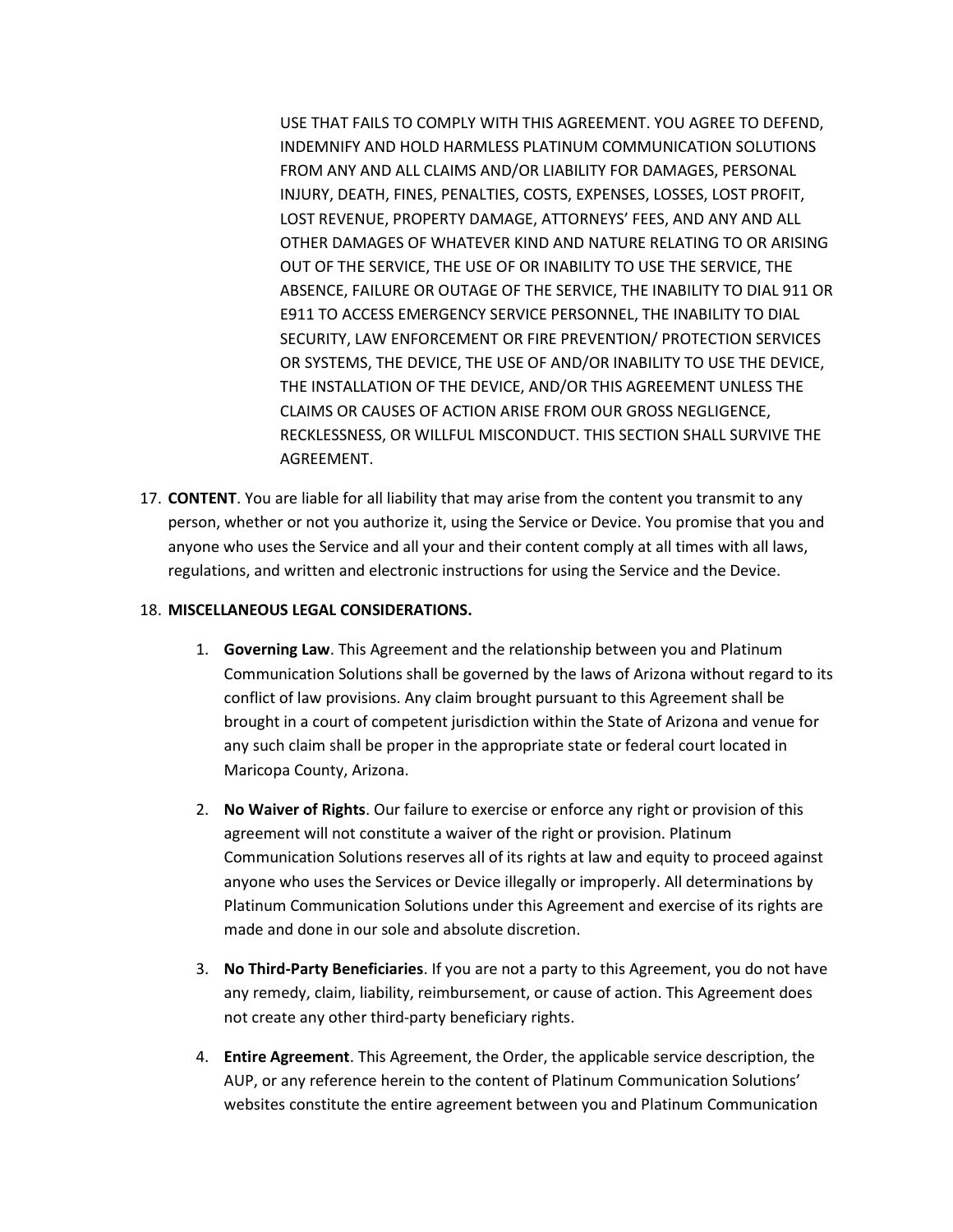Solutions and govern your use of the Service, superseding any prior agreements between you and Platinum Communication Solutions and any and all prior or contemporaneous statements, understandings, writings, commitments, or representations concerning its subject matter. No changes to this Agreement shall be binding upon either you or Platinum Communication Solutions unless they are agreed to in writing by both parties.

5. Severability. If any part of this Agreement is legally declared invalid or unenforceable, all other parts of this Agreement will remain valid and enforceable. This invalidity or unenforceability will not invalidate or render unenforceable any other portion of this agreement.

#### 19. DISPUTE RESOLUTION AND BINDING ARBITRATION.

- 1. It is important that you read this entire section carefully. This section provides for resolution of disputes through final and binding arbitration before a neutral arbitrator instead of in a court by a judge or jury.
- 2. Arbitration. Platinum Communication Solutions and you agree to arbitrate any and all disputes and claims between you and Platinum Communication Solutions except with respect to claims for amounts owed for services rendered. Arbitration means that all disputes and claims will be resolved by a neutral arbitrator instead of by a judge or jury in a court. This agreement to arbitrate is intended to be given the broadest possible meaning under the law. It includes, but is not limited to: disputes and claims arising out of or relating to any aspect of the relationship between you and Platinum Communication Solutions, whether based in contract, tort, statute, fraud, misrepresentation or any other legal theory; disputes and claims that arose before this or any prior agreement (including, but not limited to, claims relating to advertising); disputes and claims that may arise after the termination of this agreement; disputes and claims that are currently the subject of individual litigation; disputes and claims that are currently the subject of purported class action litigation in which you are not a member of a certified class; and disputes and claims concerning the scope of this arbitration provision. References to "Platinum Communication Solutions," "us" and "you" include our respective subsidiaries, affiliates, agents, employees, predecessors in interest, successors and assigns, as well as all authorized or unauthorized users or beneficiaries of the Service under this agreement or any prior agreements between you and Platinum Communication Solutions.
- 3. Informal Resolution of Disputes. Platinum Communication Solutions can resolve most customer concerns quickly and to the customer's satisfaction. If you have a dispute or claim against us, you should first contact Platinum Communication 903-405-3445 and provide in detail, including documents or analysis supporting your position, the basis of your claim. Platinum Communication Solutions shall be provided with 14 days in which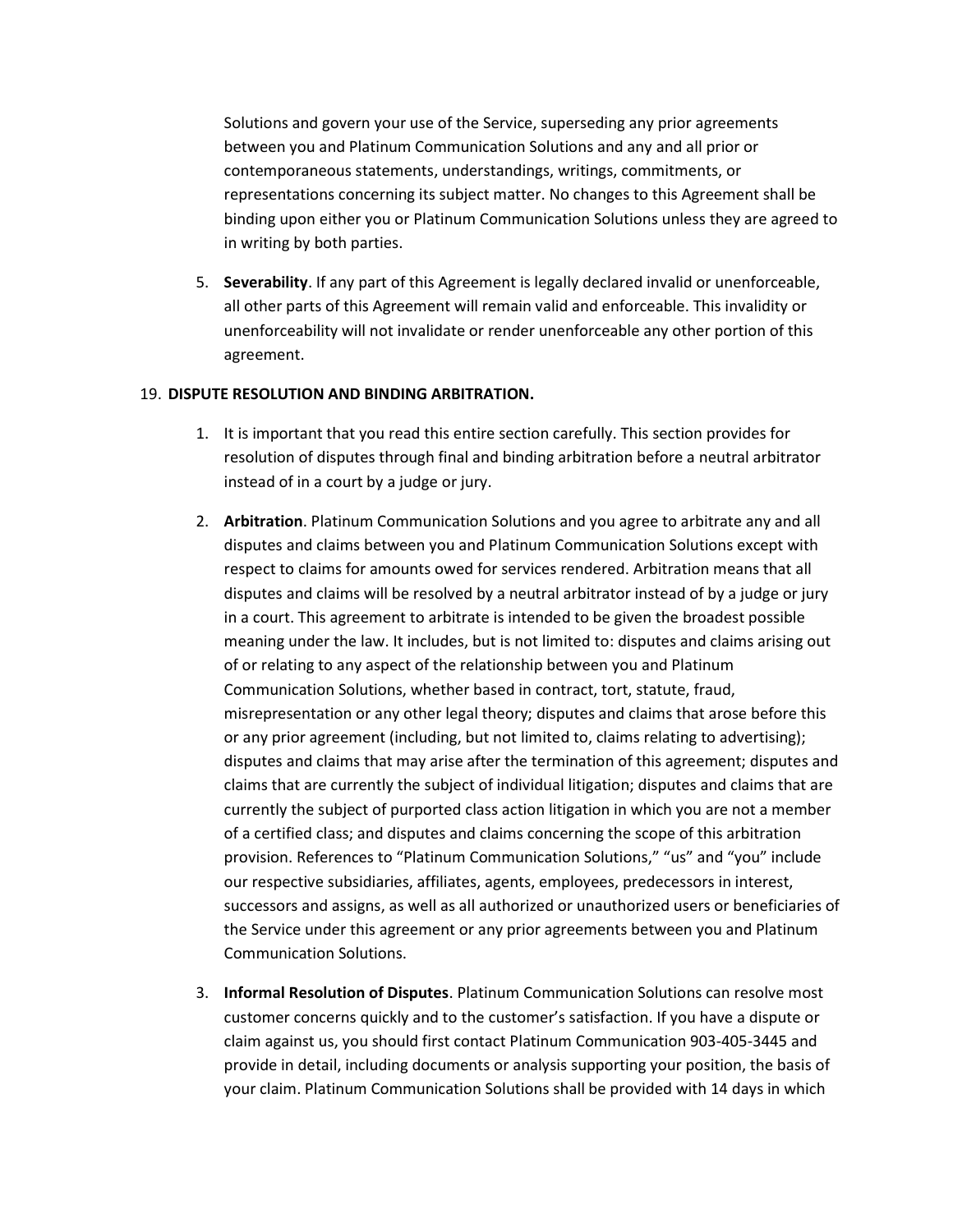to research and respond to your claim. In the event your dispute or claim is not resolved to your satisfaction, you may seek to have that dispute or claim resolved as set forth below.

- 4. Formal Notice of Disputes A party who intends to seek arbitration must first send to the other party a written "Notice of Dispute" setting forth in detail, including submission of supporting documentation, the grounds of your dispute. The Notice of Dispute to Platinum Communication Solutions must be sent to Platinum Communication Solutions, attention "Platinum Communication Solutions," by certified mail addressed to 1530 SSW Loop 323 Ste. 115 Tyler TX 75701
	- 1. The Notice of Dispute must describe the nature and basis of the dispute or claim and set forth the specific relief sought. If you and Platinum Communication Solutions do not reach an agreement to resolve the dispute or claim within thirty (30) days after the Notice of Dispute is received, you or Platinum Communication Solutions may commence an arbitration proceeding. The amount of any settlement offer made by you or Platinum Communication Solutions shall be non-discoverable and shall not be disclosed to the arbitrator until after the arbitrator determines the amount, if any, to which you or Platinum Communication Solutions is entitled.
- 5. Waiver of Judge or Jury Trial. You and Platinum Communication Solutions agree that, by entering into this agreement, you and Platinum Communication Solutions are waiving the right to a trial by judge or jury.
- 6. Waiver of Class Actions. You and Platinum Communication Solutions agree that the arbitrator may award relief only in favor of the individual party seeking relief and only to the extent necessary to provide relief warranted by that party's individual claim. You and Platinum Communication Solutions agree that you and Platinum Communication Solutions may bring claims against the other only in your or its individual capacity, and not as a plaintiff or class member in any purported class or representative proceeding. You and Platinum Communication Solutions agree that, unless you and Platinum Communication Solutions agree otherwise, the arbitrator may not consolidate more than one person's or entity's claims, and may not otherwise preside over any form of a representative or class proceeding. If this specific waiver of class actions provision, or any portion thereof, is found to be unenforceable, then the entirety of this dispute resolution and binding arbitration provision shall be null and void.
- 7. Statute of Limitations. You must present a claim within one (1) year of the date of the occurrence of the event or facts giving rise to a dispute (except for billing disputes which are subject to section 10 and 11 of the agreement), or you waive the right to pursue a claim based upon such event, facts, or dispute.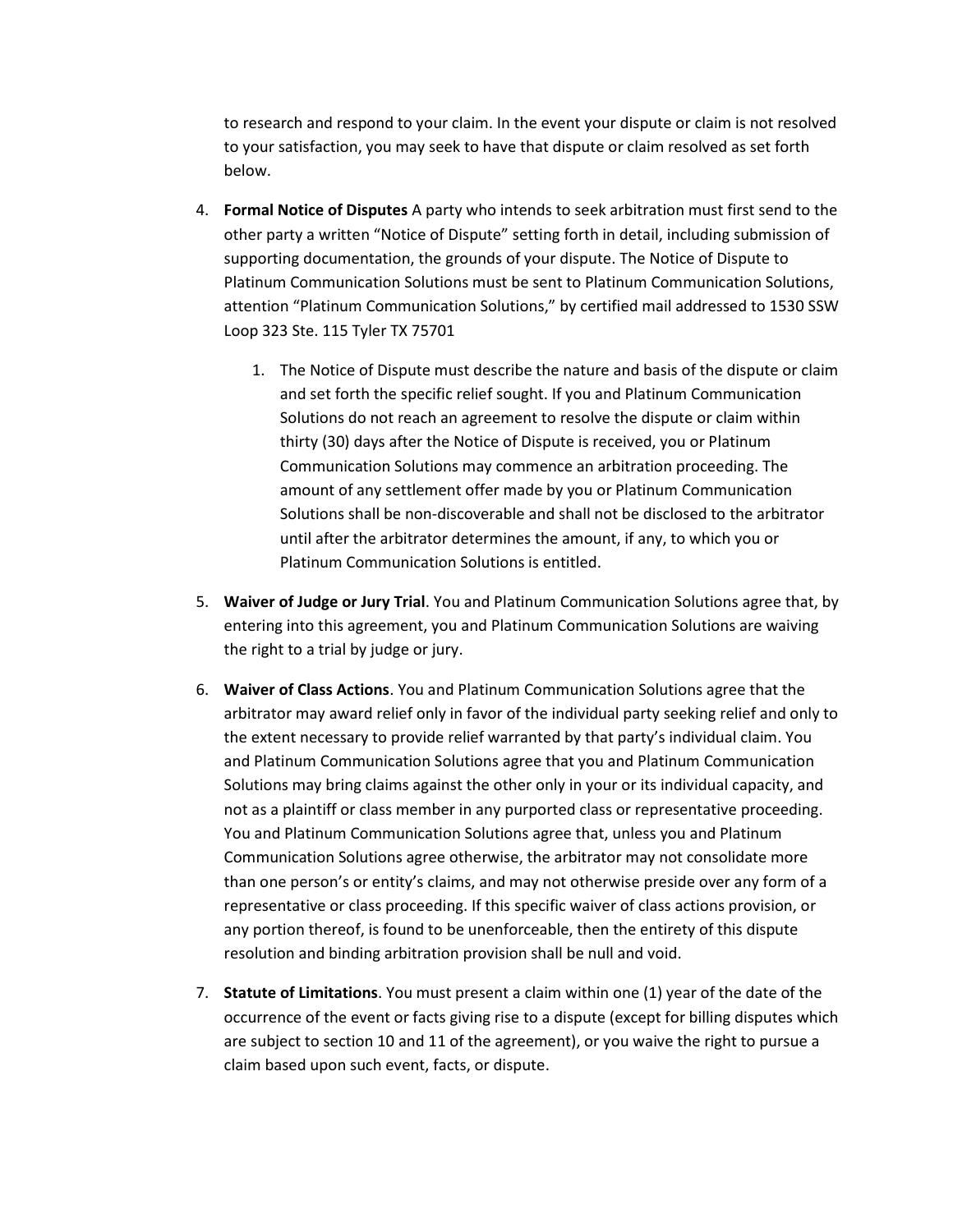- 8. Exceptions to Arbitration Agreement. Notwithstanding the obligation to arbitrate and any other provisions to the contrary herein, you and we agree that with respect to claims for unpaid invoices: (a) we may take our dispute to small claims court, if the contained dispute qualifies for hearing by such court; (b) if you fail to timely pay amounts due, we may assign your account for collection, and the collection agency may pursue in court claims limited strictly to the collection of the past due debt and any interest or cost of collection permitted by law or the Agreement; (c) you or we may take any disputes over the validity of any party's intellectual property rights to a court of competent jurisdiction; (d) any dispute related to or arising from allegations associated with fraudulent or unauthorized use, theft, or piracy of service may be brought in a court of competent jurisdiction; and (e) either you or we may seek any interim or preliminary relief from a court of competent jurisdiction, necessary to protect the rights or property of you or Platinum Communication Solutions, pending the completion of arbitration.
- 9. Modification of Arbitration. If Platinum Communication Solutions makes any substantive change to this arbitration provision, you may reject any such change and require Platinum Communication Solutions to adhere to the language in this provision.
- 10. Venue/Jurisdiction. All claims for Arbitration shall be submitted to and heard by the office of AAA located in Maricopa County, Arizona. Should an evidentiary hearing be required by the Arbitrator, such hearing shall be heard in Maricopa County, Arizona.
- 20. PRIVACY. Platinum Communication Solutions Service utilizes, in whole or in part, the public Internet and third-party networks to transmit voice and other communications. You acknowledge and understand that Platinum Communication Solutions cannot guarantee that voice over IP communication is completely secure. You agree that Platinum Communication Solutions may access all features of your account and the Service to determine whether the Service is being used fraudulently and/or in violation of this Agreement, and for any other purposes. YOU AGREE THAT PLATINUM COMMUNICATION SOLUTIONS SHALL NOT BE LIABLE FOR ANY LACK OF PRIVACY. Platinum Communication Solutions is committed to respecting your privacy relating to personally identifiable information. Once you choose to provide personally identifiable information, it will only be used in the context of your relationship with Platinum Communication Solutions. Platinum Communication Solutions will not sell, rent, or lease your personally identifiable information to others. Upon the appropriate request of a government agency, law enforcement agency, court or as otherwise required by law, Platinum Communication Solutions may disclose personally identifiable information. Please refer to our Privacy Policy for additional information.
- 21. EXPORT COMPLIANCE. You agree to comply fully with all relevant export laws and regulations of the United States, including but not limited to the U.S. Export Administration Regulations, administered by the Department of Commerce, Bureau of Industry and Security. You also expressly agree that Customer shall not export, directly or indirectly, re-export, divert, or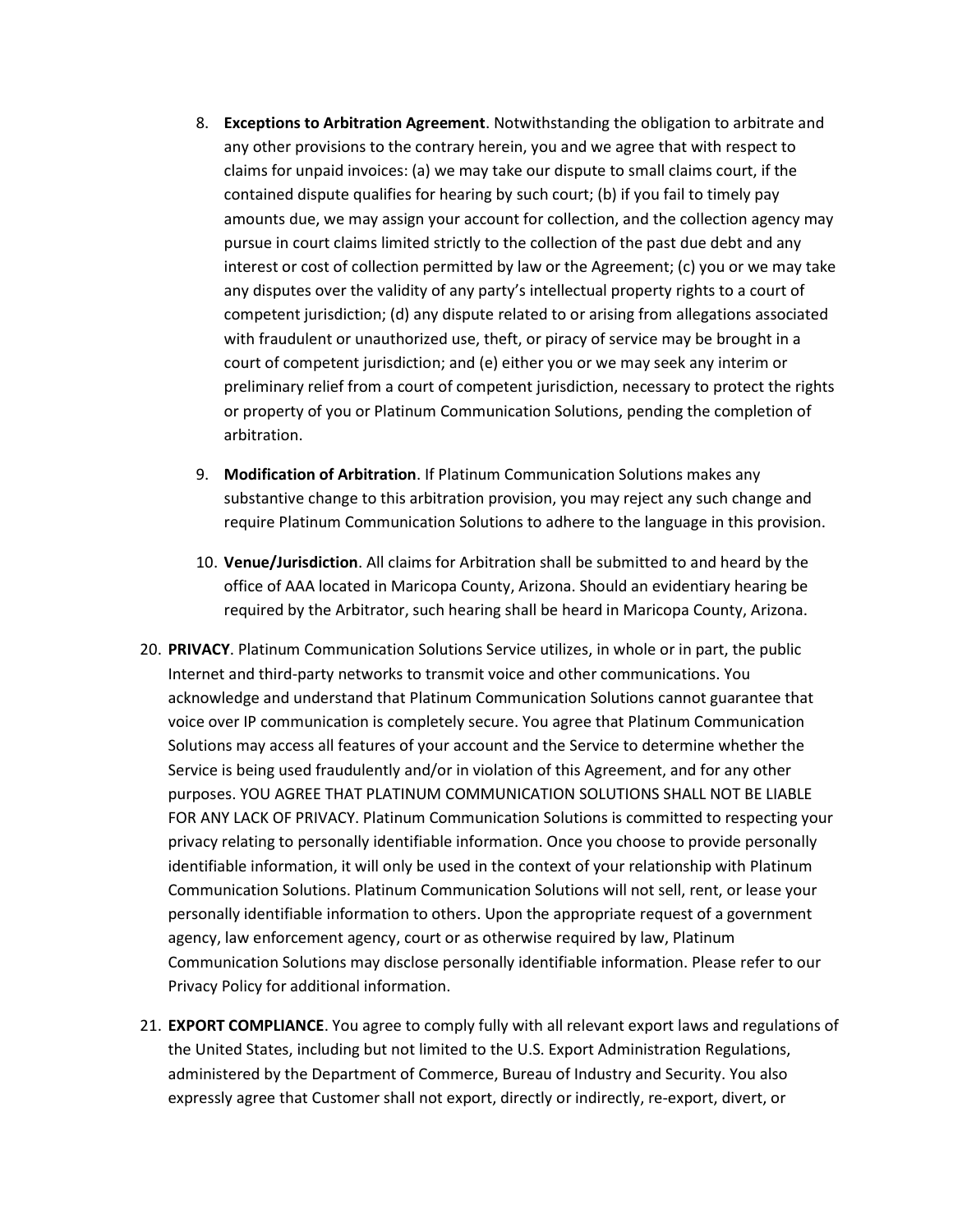transfer any portion of the Service or Device, including, without limitation, to any destination, company, or person restricted or prohibited by U.S. export controls.

- 22. RECORDING CONVERSATIONS. Certain Platinum Communication Solutions Services provide a function that allows You to record individual telephone conversations. The laws regarding the notice, notification, and consent requirements for recording conversations vary from state to state. In some states, You are required to obtain consent from all parties to record a conversation. You are solely responsible for complying with all federal, state, and local laws in any relevant jurisdiction when using this feature. Platinum Communication Solutions expressly disclaims all liability with respect to your recording of telephone conversations. You hereby agree to fully, finally, and forever release, discharge, hold harmless, and fully indemnify Platinum Communication Solutions from and against any damages or liabilities of any kind related to Your recording of any telephone conversations using the Services. You agree that Platinum Communication Solutions, may at its sole discretion, record any call between Platinum Communication Solutions and You for Platinum Communication Solutions quality control purposes.
- 23. ASSIGNMENT. Platinum Communication Solutions may assign all or part of its rights or duties under the Agreement without notifying you. If we do that, we have no further obligation to you. You may not assign the Agreement or the Service or Device without our prior written agreement.
- 24. **SURVIVAL**. The provisions of this Agreement relating to indemnification, limitations on liability, warranty limitations and disclaimers, resolution of disputes, billings and your obligation to pay for the Service provided and any additional usage charges, shall survive the termination of the Agreement and the termination of the Service.
- 25. CALEA. Platinum Communication Solutions intends to fully comply with the Communications Assistance for Law Enforcement Act ("CALEA"). By using the Service, you hereby agree and consent to Platinum Communication Solutions' right to monitor and otherwise disclose the nature and content of your communications if and as required by CALEA without any further notice to you.
- 26. COMPENSATION PROGRAMS. Platinum Communication Solutions markets its services through multiple sales channels, including through marketing partnerships, referral programs and sales representative relationships with third parties. We may pay compensation to such third parties in connection with your purchase of services from Platinum Communication Solutions.
- 27. FORCE MAJEURE (EVENTS BEYOND PLATINUM COMMUNICATION SOLUTIONS'S CONTROL). Platinum Communication Solutions shall be excused from any delay or failure in performance hereunder caused by reason of occurrence or contingency beyond its reasonable control, including without limitation, acts of God, earthquake, fire, flooding, riots, war, government intervention, embargoes, strikes, labor difficulties, equipment failure, late delivery by suppliers or other difficulties as may occur in spite of Platinum Communication Solutions' best efforts.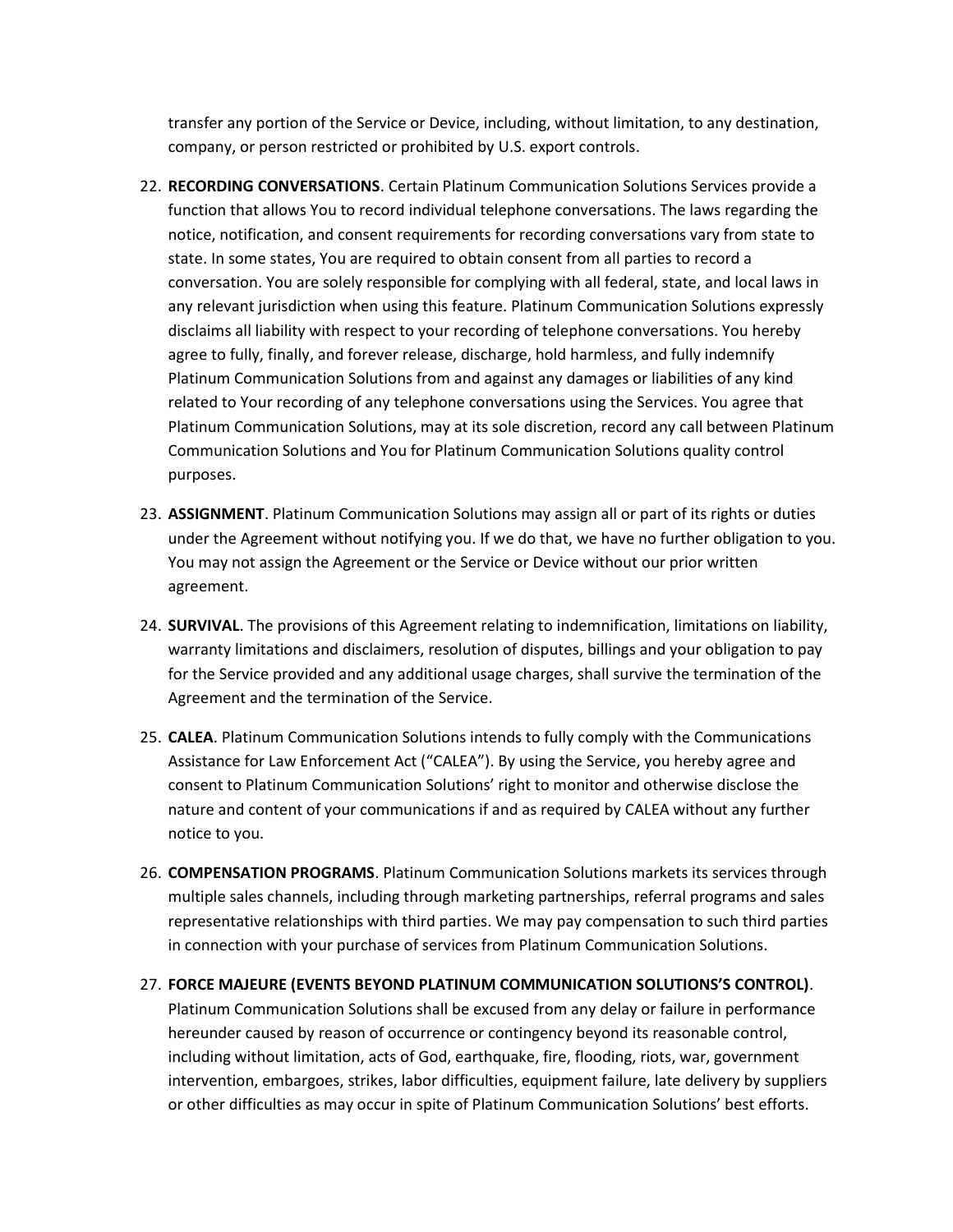- 28. **SOFTWARE COPYRIGHT** Any software used by Platinum Communication Solutions to provide the Service and any software provided to you in conjunction with providing the Service is protected by copyright law and international treaty provisions. You may not copy the software or any portion of it. Furthermore, you may not delete, alter, cover, or distort any copyright or other proprietary notices or trademarks provided to you as part of the Service.
- 29. COPYRIGHT, TRADEMARK, AND INTELLECTUAL PROPERTY; COPYRIGHT INFRINGEMENT; DIGITAL MILLENNIUM COPYRIGHT ACT (DMCA) NOTICE. Our website content, our materials, services, logs, service marks and trademarks are protected by trademark, copyright, or other intellectual property laws, and international treaty provisions. Infringement by you may result in civil or criminal prosecution.

The entire content included in this Website, including but not limited to text, design, graphics, interfaces, or code and the selection and arrangements thereof is copyrighted as a collective work under the United States and other copyright or intellectual property laws and is the property of, or used under license by, Platinum Communication Solutions.

All trademarks, service marks, and trade names (collectively the "Marks") are trademarks or registered trademarks of and are proprietary to Platinum Communication Solutions, or other respective owners that have granted Platinum Communication Solutions the right and license to use such Marks.

Nothing in this website or your subscription to, or licensing of, any Platinum Communication Solutions products or services grant any right, title, proprietary or ownership interest in any Platinum Communication Solutions intellectual property Marks, copyrights, patents, trade secrets, or other intellectual property.

### 30. LICENSE BY CUSTOMER TO USE FEEDBACK

- 1. Customer hereby grants to Platinum Communication Solutions a worldwide, perpetual, irrevocable, royalty-free license to use and incorporate into Platinum Communication Solutions' Services any suggestion, enhancement request, recommendation, correction or other feedback provided by Customer relating to the improvement, operation, or use of Customer's Services.
- 2. Platinum Communication Solutions may identify you (by name and logo) as a Platinum Communication Solutions customer on our website and on other promotional materials. You hereby grant Platinum Communication Solutions an irrevocable, non-exclusive, royalty free license to utilize your name, trademark(s), trade name(s) and other intellectual property for this limited purpose and as otherwise agreed by you in writing.
- 31. CUSTOMER DATA. Platinum Communication Solutions does not own: (i) any data, information or material that Customer submits to Platinum Communication Solutions in the course of using